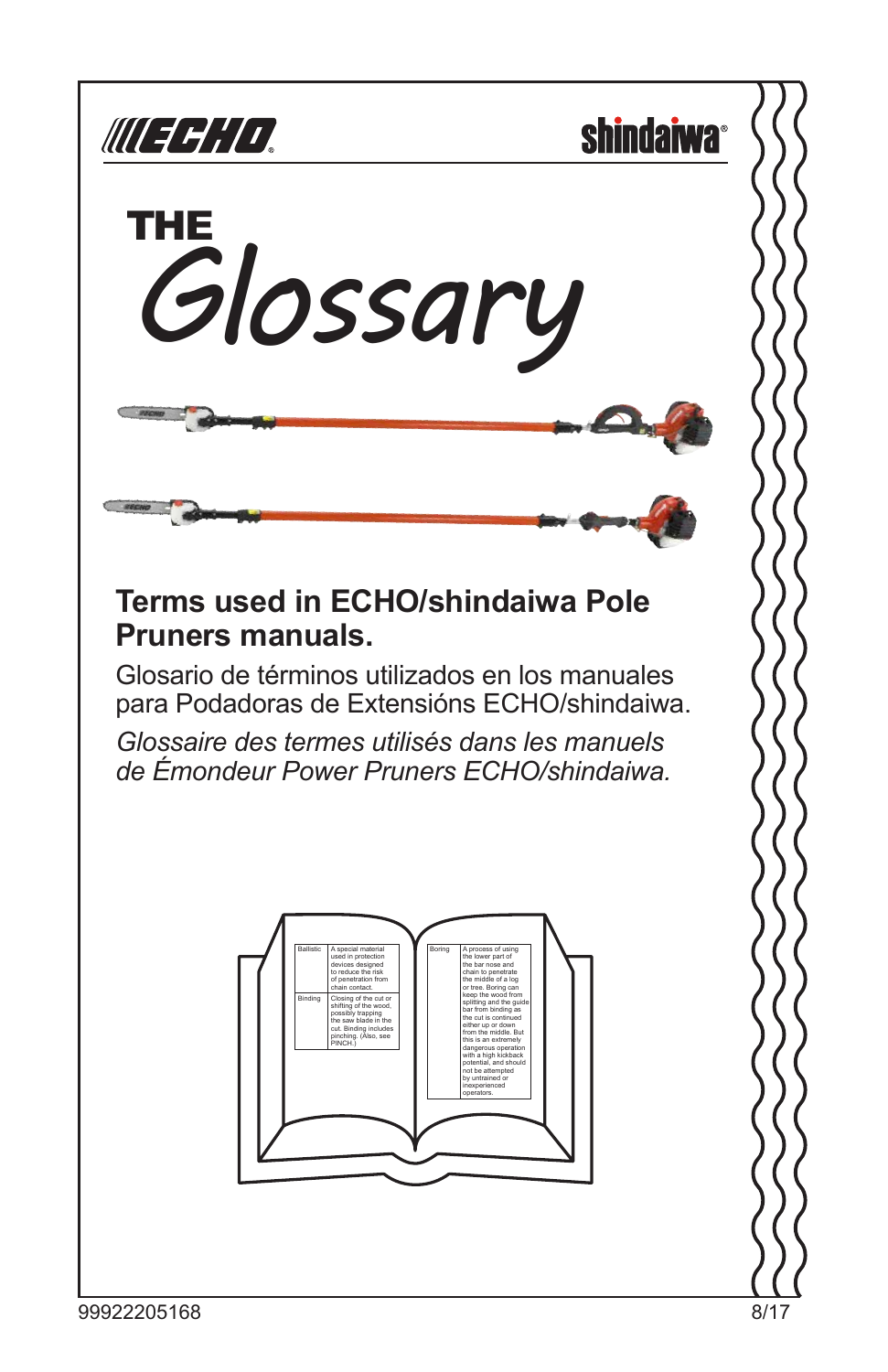#### **GLOSSARY - Pole Pruners**

**shindaiwa**<sup>®</sup>

| Unit                                     | Power head, handles, cutting assembly and pole.                                                                                                                                                                                      |
|------------------------------------------|--------------------------------------------------------------------------------------------------------------------------------------------------------------------------------------------------------------------------------------|
|                                          | <b>Gasoline and Electric powered unit terms</b>                                                                                                                                                                                      |
| Choke Lever                              | The engine control attached to the carburetor that is<br>used to enrich the fuel mixture for cold starting. Refer<br>to Operator's Manual for more details about correct<br>position and use of the choke lever.                     |
| Clutch                                   | The mechanism that transmits the rotation of the<br>engine's crankshaft to the cutting assembly.                                                                                                                                     |
| Dielectric Material                      | A material that reduces the likelihood of shock or<br>electrocution from non-intentional contact during<br>operation by providing protection against current flow<br>through the unit to the operator.                               |
| Gauge                                    | A term that is used to describe the size of wire required<br>when using extension cords with electric units over<br>specific distances.                                                                                              |
| <b>GFCI</b>                              | Ground Fault Circuit Interrupter. An electrical circuit<br>breaking device which provides protection against<br>electrical shock hazards.                                                                                            |
| Ignition/Stop<br>Switch                  | An electrical switch which allows the engine to start and<br>run, and turns the engine off. Refer to Operator's Manual<br>to learn and understand the stop and start procedure.                                                      |
| <b>Throttle Trigger</b>                  | The device that controls the fuel and air flow to the<br>gasoline engine, either increasing or decreasing the<br>engine's RPM. Refer to the Operator's Manual for an<br>illustrated description.                                     |
| <b>Throttle Trigger</b><br>Lockout Lever | A lever on the top of the throttle handle which must be<br>depressed before the throttle can be activated. When<br>the operator releases the throttle trigger lockout lever,<br>the throttle trigger will lock in the idle position. |
| Throttle Trigger/<br>Stop Switch         | An electrical switch which allows the electric motor to<br>start and run, and turns the motor off when released.<br>Refer to Operator's Manual to learn and understand the<br>stop and start procedure.                              |
| <b>Throttling Back</b>                   | Releasing the throttle trigger to allow a decrease in<br>engine speed (rpm).                                                                                                                                                         |
| <b>Throttling Up</b>                     | To increase the engine's RPM by depressing the throttle<br>trigger to desired level.                                                                                                                                                 |
| <b>General Terms</b>                     |                                                                                                                                                                                                                                      |
| <b>ANSI Z87.1</b>                        | The established standard for eye protection devices set<br>forth by the American National Standards Institute.                                                                                                                       |
| <b>Ballistic</b>                         | A special material used in protection devices designed to<br>reduce the risk of penetration from saw chain contact.                                                                                                                  |
| Binding                                  | Closing the cut or shifting the wood, possibly trapping<br>the saw blade in the cut. Binding includes pinching.                                                                                                                      |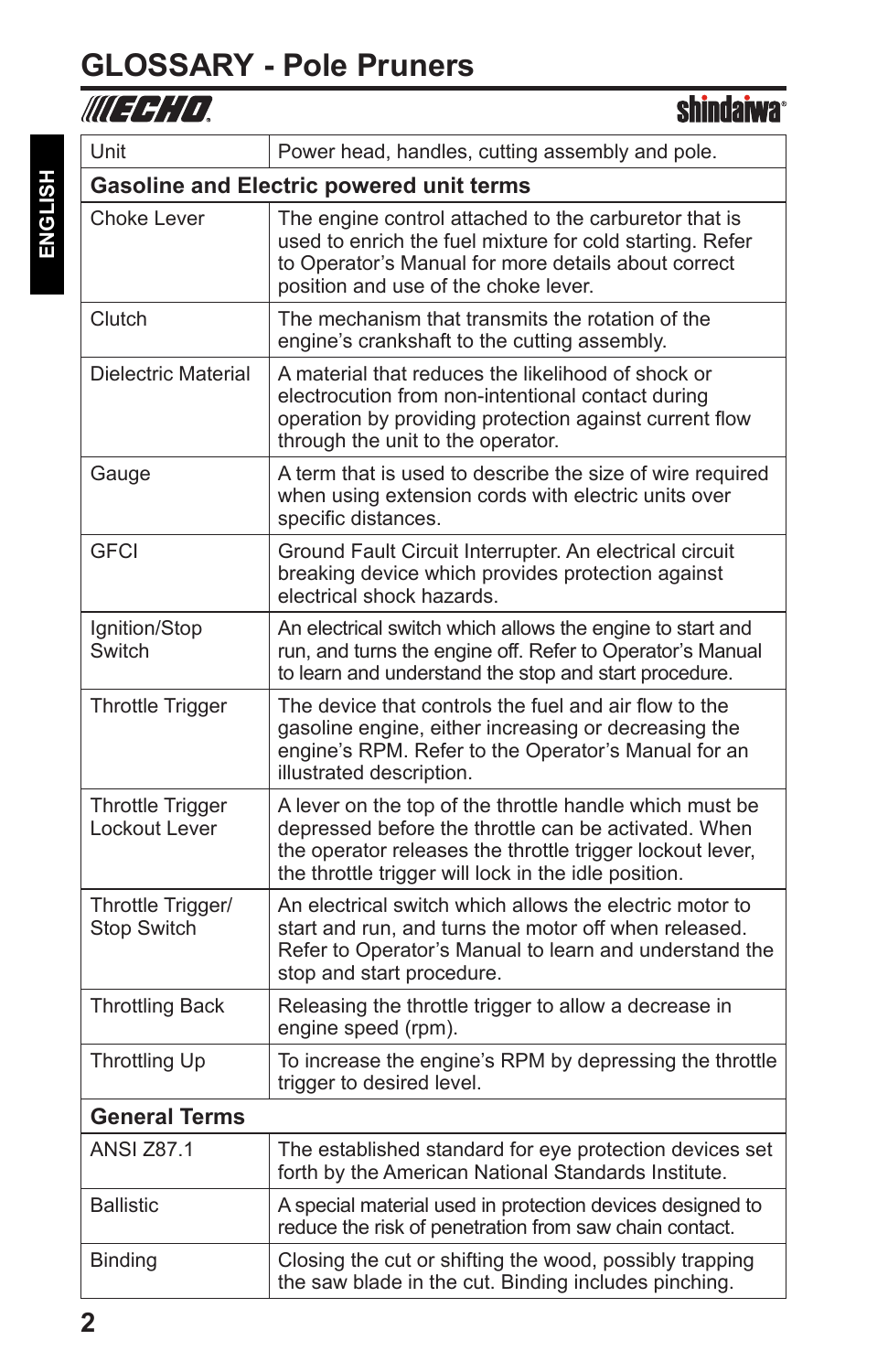| III EEHTI              | <b>shindaiwa</b>                                                                                                                                                                                                                                                |
|------------------------|-----------------------------------------------------------------------------------------------------------------------------------------------------------------------------------------------------------------------------------------------------------------|
| <b>Branch</b>          | A secondary shoot or stem arising from one of the main<br>axes of a tree or woody plant.                                                                                                                                                                        |
| <b>Branch Collar</b>   | Trunk tissue that forms around the base of a branch<br>between the main stem and the branch.                                                                                                                                                                    |
| <b>Brushing Out</b>    | Cutting or otherwise removing undergrowth and brush<br>in the cutting area and along the planned path of<br>retreat.                                                                                                                                            |
| Bucking                | Generally the standard cross cuts made to section a log<br>or felled tree. Variations include overbucking (cutting<br>from top down) and underbucking (from underside).                                                                                         |
| <b>Chain Tensioner</b> | The device which permits precise adjustment of the<br>saw chain tension.                                                                                                                                                                                        |
| Chaps                  | Specially designed leg protection which can reduce the<br>risk of injury due to contact with a moving saw chain.                                                                                                                                                |
| Choke                  | The engine control used to enrich the fuel mixture for<br>cold starting.                                                                                                                                                                                        |
| Clearing               | Removing undergrowth and saplings from an area.                                                                                                                                                                                                                 |
| Closure                | The process of woundwood covering a cut or other tree<br>injury.                                                                                                                                                                                                |
| Crotch                 | The angle formed at the attachment between a branch<br>and another branch, leader, or trunk.                                                                                                                                                                    |
| Crown                  | The upper portion of a tree from the lowest branch on<br>the trunk to the top.                                                                                                                                                                                  |
| Crown Cleaning         | The removal of dead, dying, diseased, crowded, weakly<br>attached branches from the tree's crown.                                                                                                                                                               |
| Crown Reduction        | The reduction of the top, sides, or individual limbs by<br>the means of removal of the leader or longest portion of<br>a limb.                                                                                                                                  |
| Crown Thinning         | The selective removal of branches to increase light<br>penetration and air movement, and to reduce weight.                                                                                                                                                      |
| Cut                    | The exposed wood area resulting from the removal of a<br>branch or a portion of it.                                                                                                                                                                             |
| <b>Cutting Shoe</b>    | The lower front of the guide bar cover used as a work<br>stop and/or pivot point when sawing the blade into the<br>wood.                                                                                                                                        |
| Decay                  | Degradation of woody tissue caused by biological<br>organisms.                                                                                                                                                                                                  |
| Face Mask              | A mask to shield the face from flying objects. Face<br>masks alone do not provide adequate protection for<br>your eyes. Eye protection goggles or glasses meeting<br>ANSI Standard Z87.1 must be worn underneath the<br>face mask. See GOGGLES/GLASSES (below). |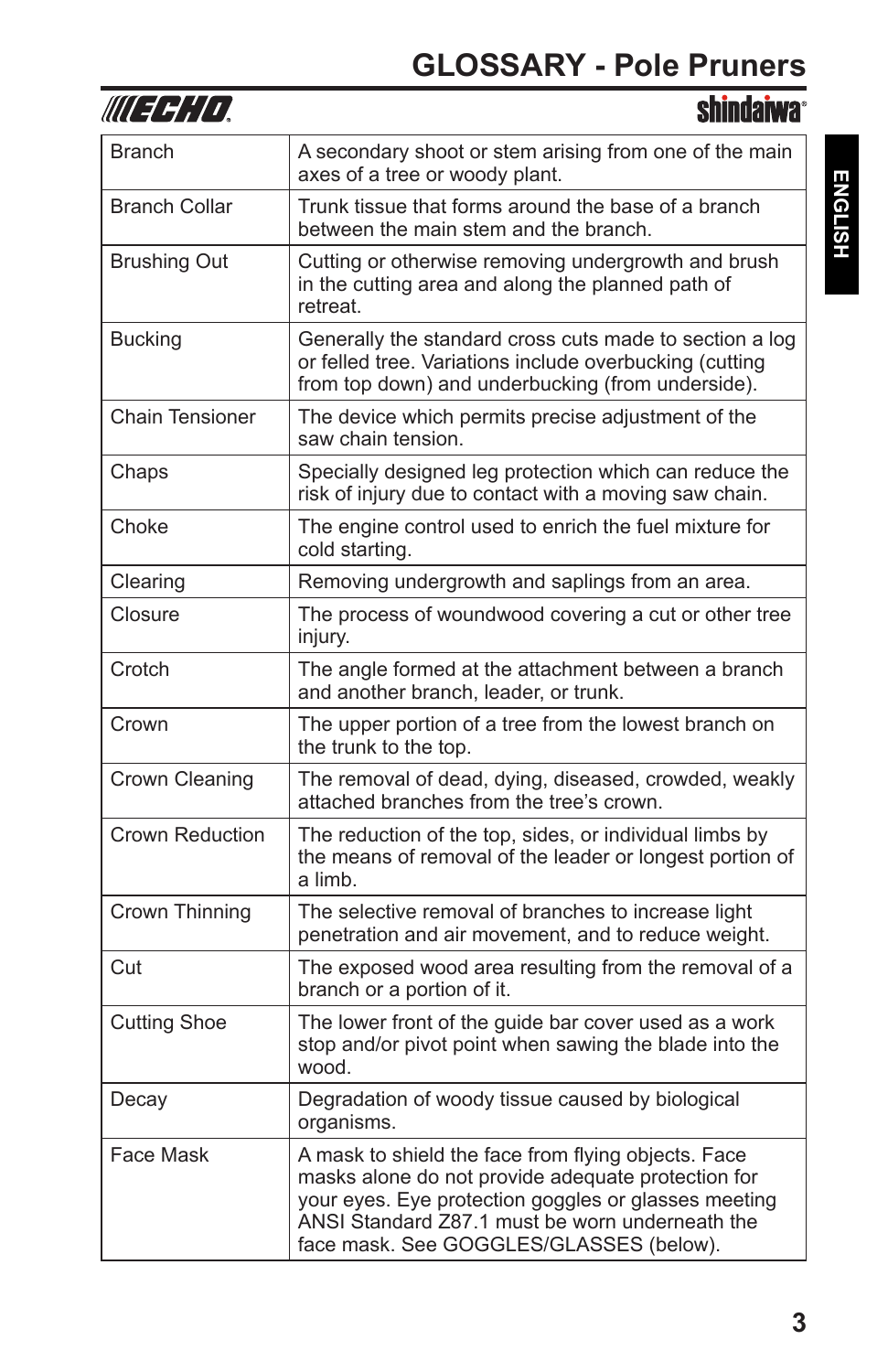### **GLOSSARY - Pole Pruners**

| WLEEH LD                             | shindaiwa®                                                                                                                                                                                                                                                                                                                                     |
|--------------------------------------|------------------------------------------------------------------------------------------------------------------------------------------------------------------------------------------------------------------------------------------------------------------------------------------------------------------------------------------------|
| <b>Face Shield</b>                   | A device worn in front of the eyes and a portion of, or all<br>of, the face to supplement eye protection. A face shield<br>alone does not provide adequate protection for your eyes.<br>Eye protection goggles or glasses meeting ANSI Standard<br>Z87.1 or CE Standard must be worn underneath the face<br>mask. See GOGGLES/GLASSES (below). |
| Facility                             | Equipment or structure used to deliver or provide<br>protection for the delivery of an essential service such<br>as electricity.                                                                                                                                                                                                               |
| Follow Through                       | After the saw completes a cut and is no longer supported<br>by the wood, the bar and chain can continue on its path<br>and strike the legs, feet or body of the operator or helper.                                                                                                                                                            |
| Goggles/Glasses                      | A device covering the eyes and sockets, having impact-<br>resistant lenses. Such goggles/glasses must meet the<br>ANSI Z87.1 or CE Standard. "Z87" or "CE" is stamped<br>on approved goggles/glasses.                                                                                                                                          |
| Guide Bar                            | The railed structure that supports and guides the saw<br>chain.                                                                                                                                                                                                                                                                                |
| <b>Hearing Protection</b><br>Devices | These are ear-muff or plug-type devices worn to reduce<br>exposure to harmful noises while permitting an operator<br>to hear certain sounds.                                                                                                                                                                                                   |
| <b>Hot Stick</b>                     | Is A Non Conductive Insulated Pole Used By Electric<br>Utilities In Moving Live Downed Power Lines. Cleaning<br>Material Designed With "Hot Stick" Is Certified For<br>Cleaning Dielectric Tools.                                                                                                                                              |
| Jamming                              | The restriction of the motion of the saw chain or blade<br>while the engine is running due to an excessive cutting<br>load or pinching as the cut closes against the guide bar<br>and saw chain. This can occur when attempting to cut<br>branches or stems with an excessive feed rate to the<br>blades.                                      |
| Kickback                             | This Describes Two Highly Dangerous Reactions<br>That Can Occur. When Used Alone In This Manual,<br>The Term "Kickback" Refers To Rotational Kickback.<br>Kickback Can Occur If The Unshielded Guide Bar Nose<br>Touches An Object Or The Ground.                                                                                              |
|                                      | Rotational Kickback- The violent reaction that can<br>occur when the saw chain at the upper section of<br>the nose is suddenly stopped or impeded, thereby<br>dangerously driving the guide bar nose in an upward<br>arc toward the operator.                                                                                                  |
|                                      | • Linear Kickback-A push reaction, which can occur<br>under certain conditions when the guide bar is buried<br>in a cut and the cut closes, pinching the saw chain<br>along the top rails of the guide bar and propelling the<br>saw straight back toward the operator.                                                                        |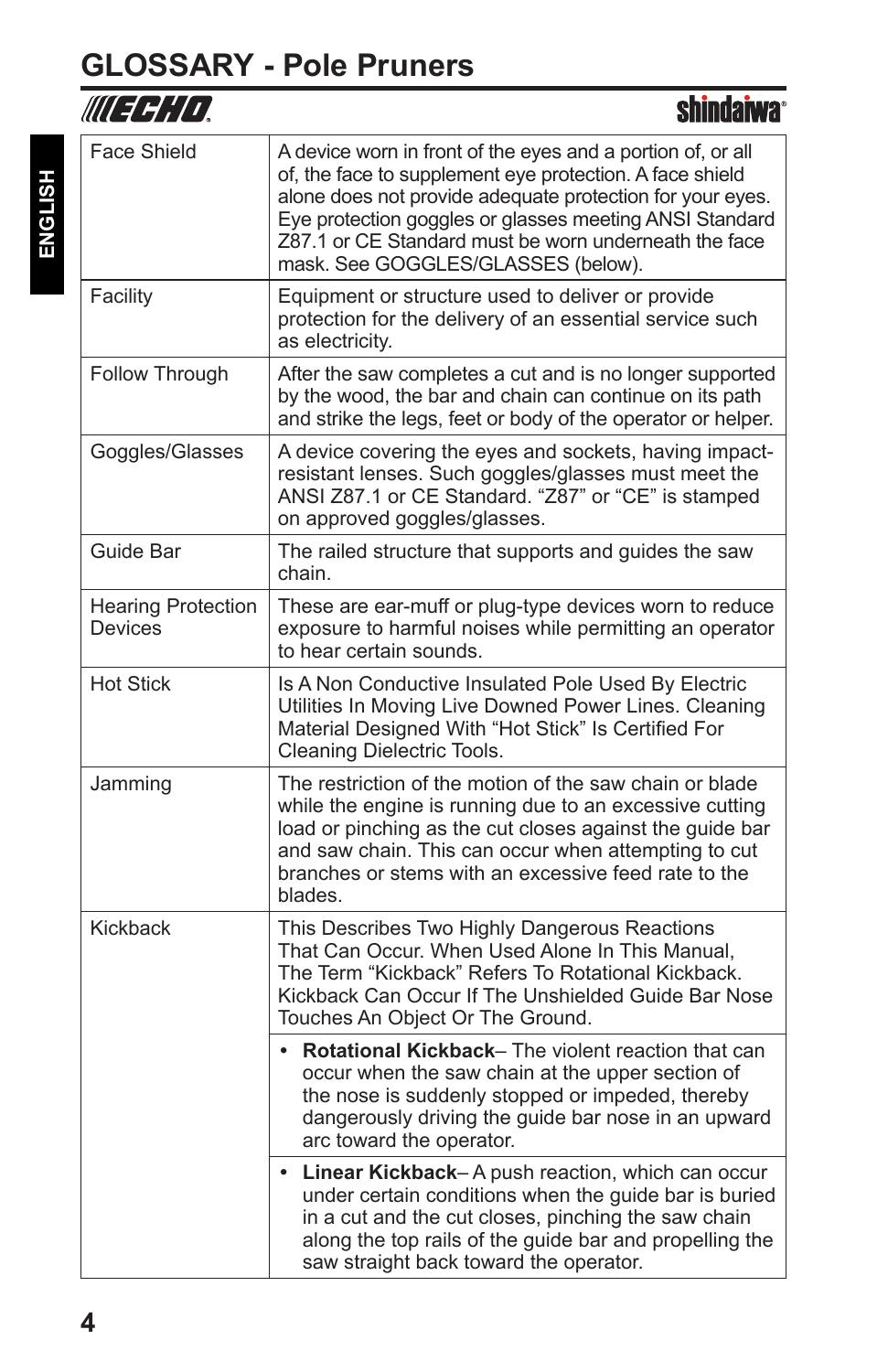| WU 3 3 1 1 1                          | <b>shindaiwa</b> ®                                                                                                                                                                                                                                                                                                                                                                                    |
|---------------------------------------|-------------------------------------------------------------------------------------------------------------------------------------------------------------------------------------------------------------------------------------------------------------------------------------------------------------------------------------------------------------------------------------------------------|
| Leader                                | A dominant upright stem, usually the main trunk. There<br>can be several leaders in one tree.                                                                                                                                                                                                                                                                                                         |
| Limb                                  | Same as branch, but larger and more prominent.                                                                                                                                                                                                                                                                                                                                                        |
| Obstructing                           | To hinder, block, close off, or be in the way of; to hinder<br>or retard a desired effect or shape.                                                                                                                                                                                                                                                                                                   |
| Parent Branch Or<br>Stem              | The tree trunk; or a large limb from which lateral<br>branches grow.                                                                                                                                                                                                                                                                                                                                  |
| Pinch                                 | Specifically the closing-in of the wood which pinches<br>and stops the saw chain along the top rails of the<br>guide bar during a cut. This can result in the saw being<br>propelled straight back toward the operator (called a<br>Linear Kickback). Pinch can also occur on the lower<br>rails of the guide bar, resulting in the saw being pulled<br>away from the operator.                       |
| Precut Or<br>Precutting               | The two-step process to remove a branch before<br>the finished cut is made so as to prevent splitting or<br>bark tearing into the parent stem. The branch is first<br>undercut, then cut from the top before the final cut.                                                                                                                                                                           |
| Pruning                               | Removal of plant parts.                                                                                                                                                                                                                                                                                                                                                                               |
| Reciprocating<br><b>Cutting Blade</b> | A moving blade that alternately changes direction on a<br>linear cutting axis.                                                                                                                                                                                                                                                                                                                        |
| Reduced-Kickback<br>Saw Chain         | A saw chain which has been demonstrated to reduce<br>kickback on some saw models during ANSI testing.                                                                                                                                                                                                                                                                                                 |
| Scabbard                              | A sheath to cover the saw chain and guide bar during<br>transport and at other times when the pruner is not in<br>use.                                                                                                                                                                                                                                                                                |
| Skating                               | When the guide bar and saw chain or blade fails to<br>dig in during a cut, the guide bar or blade can begin<br>hopping or dangerously skidding along the surface of<br>the branch, possibly resulting in the loss of control of<br>the pruner. To prevent or reduce skating, properly hold<br>the pruner with two hands and make sure the saw chain<br>or blade has established a groove for cutting. |
| Spring Pole                           | Be alert for spring poles and stay clear of them during<br>cutting. A spring pole can spring suddenly when cut,<br>or when the wood holding it down is cut away. A spring<br>pole can strike you or deflect the saw into your body                                                                                                                                                                    |
| Stub                                  | An undesirable short length of a branch remaining after<br>a break or incorrect pruning cut is made.                                                                                                                                                                                                                                                                                                  |
| <b>Stress Fracture</b>                | Structural blade or housing damage resulting from<br>jamming in a cut, using the guide bar/blade as a lever,<br>dropping the unit, or other abuse.                                                                                                                                                                                                                                                    |
| <b>Terminal Role</b>                  | Branch that assumes the dominant vertical position on<br>the top of a tree.                                                                                                                                                                                                                                                                                                                           |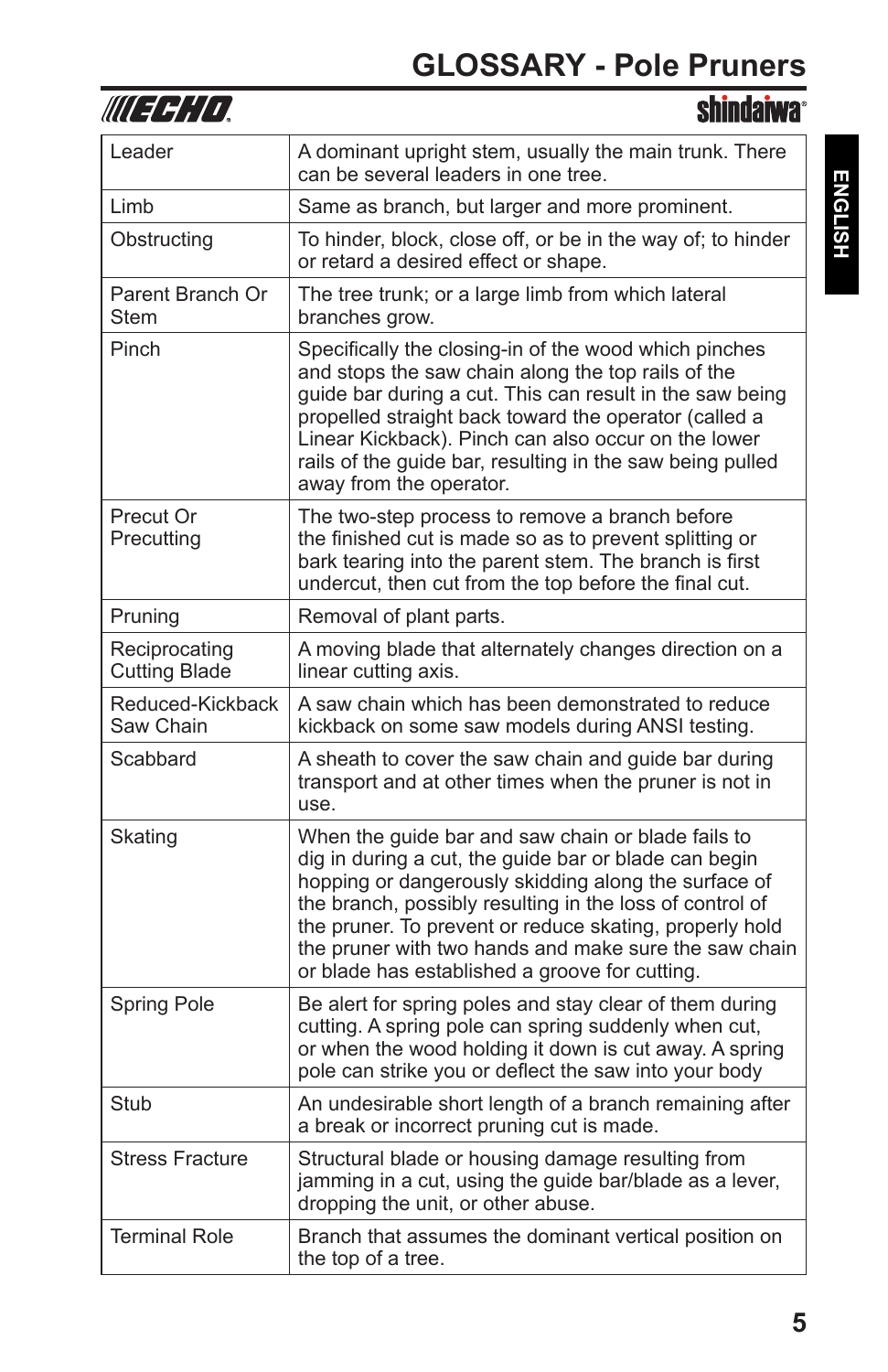## **GLOSSARY - Pole Pruners**

| WUFFHID.                                                  | <b>shindaiwa</b> ®                                                                                                                                                                                                                                                                                                                                                                                                                                                                                                               |
|-----------------------------------------------------------|----------------------------------------------------------------------------------------------------------------------------------------------------------------------------------------------------------------------------------------------------------------------------------------------------------------------------------------------------------------------------------------------------------------------------------------------------------------------------------------------------------------------------------|
| Thinning                                                  | The removal of a branch or branches at the point of<br>original or the shortening of a branch or branches.                                                                                                                                                                                                                                                                                                                                                                                                                       |
| <b>Tree Cutting</b><br>Wound                              | The opening that is created any time the tree's<br>protective bark covering is penetrated, cut, or removed.<br>Pruning a live branch creates a wound, even when the<br>cut is properly made.                                                                                                                                                                                                                                                                                                                                     |
| Utility                                                   | An entity that delivers a public service such as<br>electricity or communication.                                                                                                                                                                                                                                                                                                                                                                                                                                                |
| <b>Utility Space</b>                                      | The physical area occupied by the utility's facilities and<br>the additional space required to ensure its operation.                                                                                                                                                                                                                                                                                                                                                                                                             |
| Push And Pull                                             | When cutting is done along the bottom rails of the<br>guide bar, the reaction on the saw is a pull away from<br>the operator. When the top of the guide bar is used,<br>the reaction pushes the saw toward the operator. Both<br>are normal reactions that must be controlled by the<br>operator.                                                                                                                                                                                                                                |
| <b>Qualified Line</b><br><b>Clearance Tree</b><br>Trimmer | A tree worker who, through related training and on-the-<br>job experience is familiar with the techniques in line<br>clearance and has demonstrated his/her ability in the<br>performance of the special techniques involved. This<br>qualified person may or may not be currently employed<br>by a line clearance contractor.                                                                                                                                                                                                   |
| <b>Qualified Tree</b><br>Worker, Person, or<br>Personnel  | Person(s) who, through related training and on-the-job<br>experience, are familiar with the hazards of pruning,<br>trimming, repairing, maintaining or removing trees and<br>with the equipment used in such operations, and have<br>demonstrated ability in the performance of the special<br>techniques involved.                                                                                                                                                                                                              |
| Reasons For<br>Pruning                                    | The reasons for tree pruning may include, but are not<br>limited to, reducing hazards, maintaining or improving<br>tree health and structure, improving aesthetics, or<br>satisfying a specific need such as: removing diseased,<br>dead, dying, decayed, interfering or obstructing<br>branches; training young trees; and, utility line<br>clearance. Before pruning, the primary objective<br>should be clearly defined. That objective should be<br>accomplished in the manner most beneficial to the<br>health of the tree. |

ENGLISH **ENGLISH**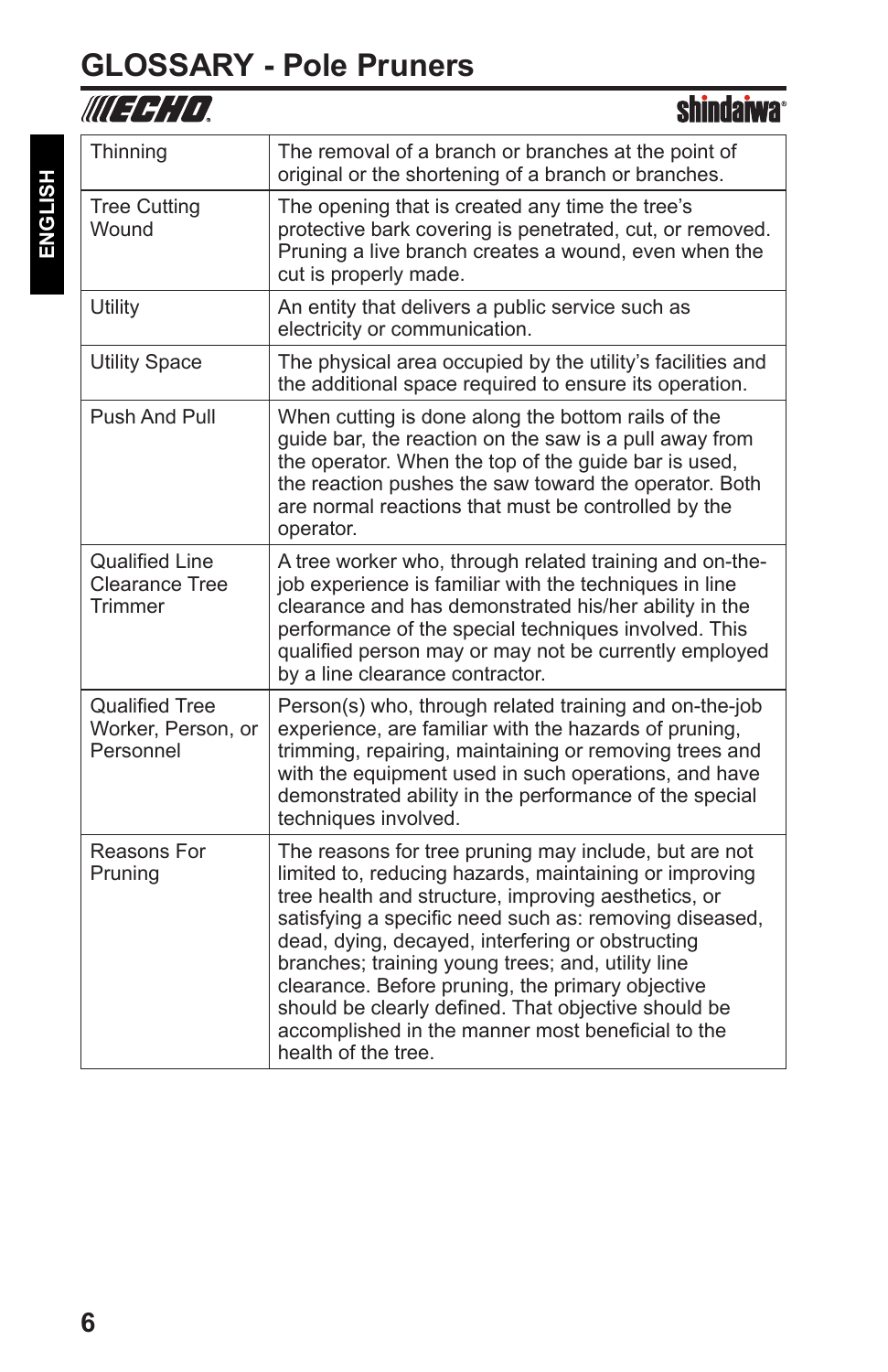| 7<br>,, |
|---------|
|---------|

| Unidad                                                 | Cabezal mecánico, empuñaduras, conjunto de corte<br>y vara.                                                                                                                                                                                                               |
|--------------------------------------------------------|---------------------------------------------------------------------------------------------------------------------------------------------------------------------------------------------------------------------------------------------------------------------------|
|                                                        | Términos para las unidades de gasolina y eléctricas                                                                                                                                                                                                                       |
| Palanca Del<br>Estrangulador                           | Control del motor, conectado al carburador, que se<br>usa para enriquecer la mezcla de combustible al<br>arrancar en frío. Consulte el Manual del operador<br>para más detalles sobre la posición correcta y el uso<br>de la palanca del estrangulador.                   |
| Embrague                                               | Mecanismo que transmite la rotación del cigüeñal del<br>motor al conjunto de corte.                                                                                                                                                                                       |
| Material Dieléctrico                                   | Material que reduce la posibilidad de una sacudida<br>eléctrica o de electrocución a causa de un contacto<br>accidental durante la operación, proporcionando<br>protección para que la corriente no pase desde la<br>unidad hasta el operador.                            |
| Calibre                                                | Término que se usa para describir el tamaño del<br>alambre requerido cuando se utiliza un cable<br>prolongador en las unidades eléctricas sobre una<br>distancia específica.                                                                                              |
| <b>GFCI</b>                                            | Siglas en inglés de Interruptor de circuito para fallas<br>de puesta a tierra. Dispositivo de ruptura de un<br>circuito eléctrico que proporciona protección contra<br>los peligros de una sacudida eléctrica.                                                            |
| Interruptor De<br>Encendido/Parada                     | Interruptor eléctrico que permite arrancar y poner<br>en marcha el motor, y apagar el motor. Consulte el<br>Manual del operador para aprender y entender el<br>método de parada y arranque.                                                                               |
| Gatillo De<br>Acelerador                               | Dispositivo que controla el flujo de combustible y<br>aire que llega al motor de gasolina, aumentando o<br>disminuyendo las RPM del motor. Consulte el Manual<br>del operador para ver una descripción ilustrada.                                                         |
| Palanca De Fijación<br>Del Gatillo De<br>Acelerador    | Palanca situada en la parte superior de la<br>empuñadura del acelerador que se debe oprimir<br>antes de activar el acelerador. Cuando el operador<br>suelta la palanca de cierre del gatillo de acelerador,<br>éste se quedará fijo en la posición de marcha en<br>vacío. |
| Gatillo De<br>Acelerador /<br>Interruptor De<br>Parada | Interruptor eléctrico que permite arrancar y poner en<br>marcha el motor eléctrico, y apaga el motor cuando<br>se suelta. Consulte el Manual del operador para<br>aprender y entender el método de arranque y parada.                                                     |
| Bajar El Acelerador                                    | Soltar el gatillo de acelerador para que disminuya la<br>velocidad del motor (RPM).                                                                                                                                                                                       |
| Subir El Acelerador                                    | Aumentar las RPM del motor oprimiendo el gatillo de<br>acelerador hasta el nivel deseado.                                                                                                                                                                                 |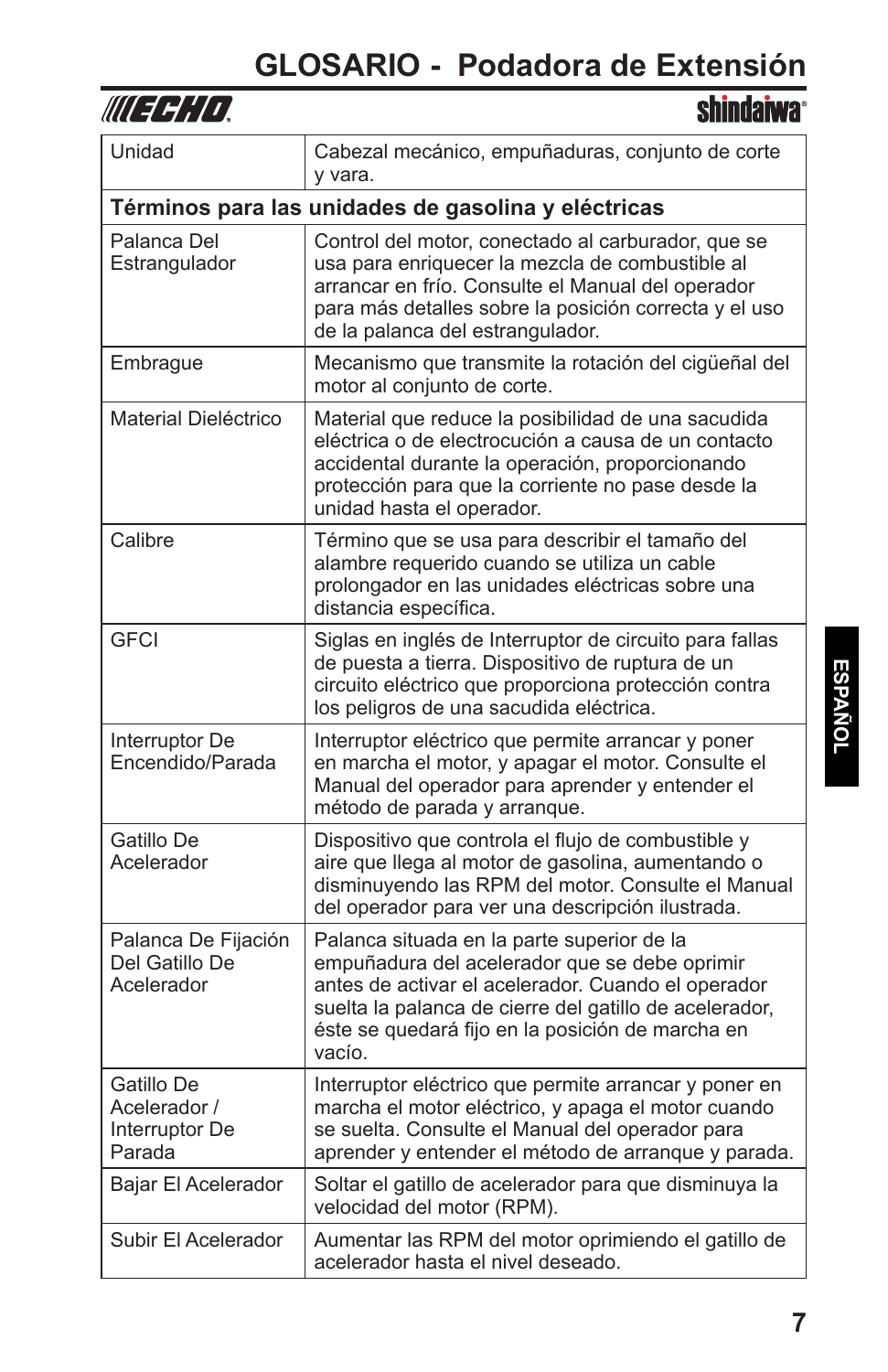

r

**shindaiwa**<sup>®</sup>

| Términos Generales      |                                                                                                                                                                                                                                          |
|-------------------------|------------------------------------------------------------------------------------------------------------------------------------------------------------------------------------------------------------------------------------------|
| <b>ANSI Z87.1</b>       | La norma establecida para los dispositivos de<br>protección de los ojos por el Instituto Nacional de<br>Normas de Estados Unidos (American National<br>Standards Institute).                                                             |
| <b>Balístico</b>        | Material especial que se usa en los dispositivos<br>de protección diseñados para reducir el riesgo de<br>penetración por el contacto de la cadena de la sierra.                                                                          |
| Trabado                 | Cerrar el corte o mover la madera, posiblemente<br>dejando atrapada la hoja de la sierra en el corte. El<br>trabado incluye el apriete.                                                                                                  |
| Rama                    | Un brote o tallo que nace en uno de los ejes<br>principales de un árbol o una planta leñosa.                                                                                                                                             |
| Collar De La Rama       | Tejido del tronco que se forma alrededor de la base<br>de una rama entre el tronco principal y la rama.                                                                                                                                  |
| Desbrozar               | Cortar o eliminar la maleza y las brozas en el área<br>de corte y a lo largo del trayecto planeado de<br>tratamiento.                                                                                                                    |
| Tajar                   | Generalmente los cortes en cruz normales que se<br>hacen para dividir en secciones un tronco o un árbol<br>caído. Entre las posibles variaciones se incluyen las<br>tajaduras de arriba a abajo y las tajaduras por la cara<br>inferior. |
| Tensor De Cadena        | Dispositivo que permite ajustar con precisión la<br>tensión de la cadena de la sierra.                                                                                                                                                   |
| Perneras                | Protectores de pierna especialmente diseñados que<br>pueden reducir el riesgo de lesión por contacto con la<br>cadena de una sierra en movimiento.                                                                                       |
| Estrangulador           | Control del motor que se usa para enriquecer la<br>mezcla de combustible en los arranques en frío.                                                                                                                                       |
| Despejar                | Quitar la maleza y los árboles jóvenes de una zona.                                                                                                                                                                                      |
| Cierre                  | Proceso de cubrir una madera herida a causa de un<br>corte u otra lesión del árbol.                                                                                                                                                      |
| Horquilla               | Ángulo formado en el punto de unión entre una rama<br>y otra rama, veta o tronco.                                                                                                                                                        |
| Cima                    | Parte superior de un árbol desde la rama más baja<br>del tronco hasta la copa.                                                                                                                                                           |
| Limpieza De La<br>Cima  | Quitar las ramas muertas, que están muriéndose,<br>enfermas, apiñadas o débilmente unidas de la cima<br>de un árbol.                                                                                                                     |
| Reducción De La<br>Cima | Reducción de las ramas superiores, de los lados o<br>individuales eliminando el puntero o porción más<br>larga de una rama.                                                                                                              |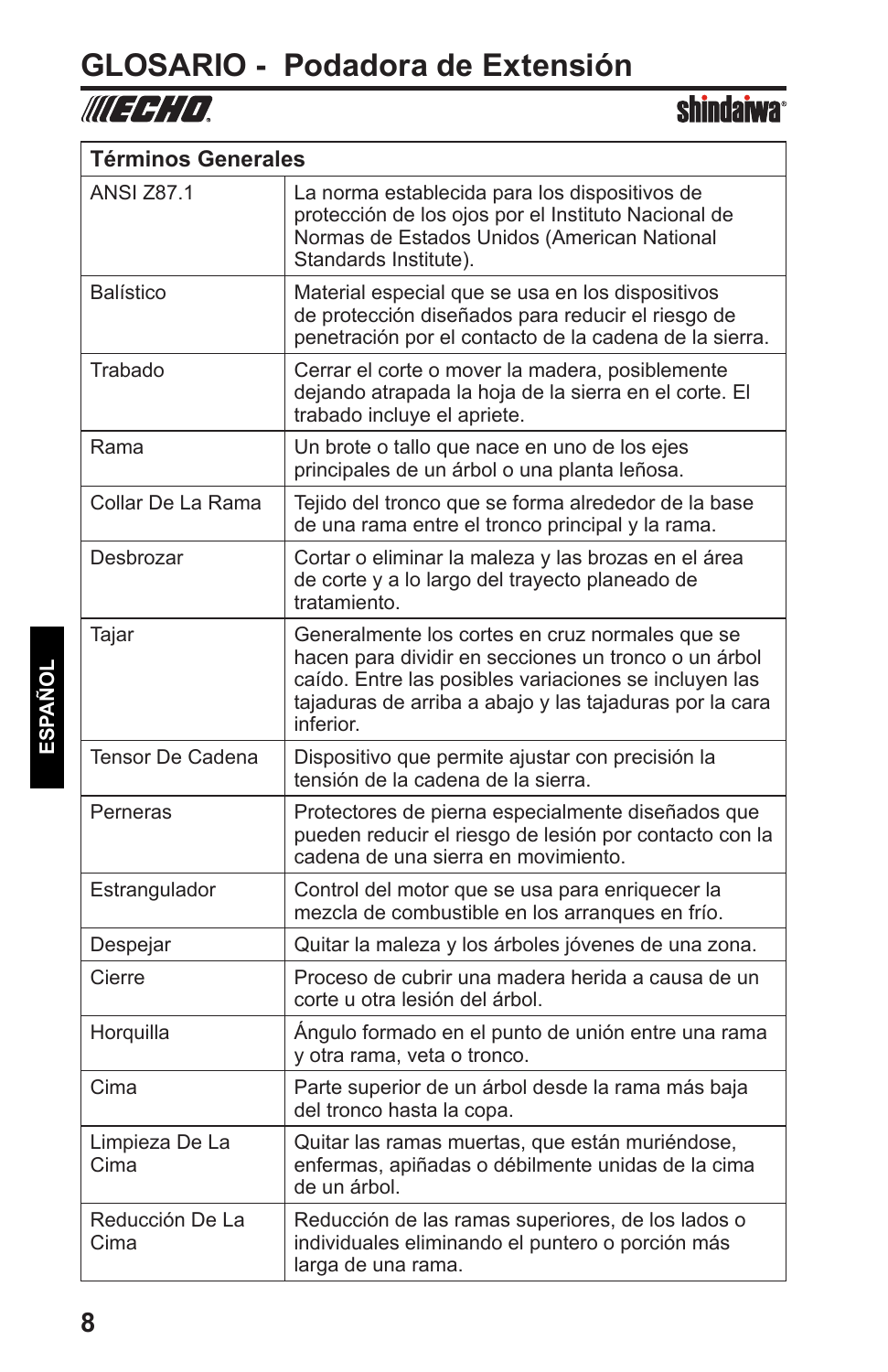| Clareo De La Cima                       | Eliminación selectiva de las ramas para aumentar la<br>penetración de la luz y el movimiento del aire, y para<br>reducir el peso.                                                                                                                                                                                                                                   |
|-----------------------------------------|---------------------------------------------------------------------------------------------------------------------------------------------------------------------------------------------------------------------------------------------------------------------------------------------------------------------------------------------------------------------|
| Corte                                   | La parte de madera que queda al aire después de<br>cortar una rama o una parte de ésta.                                                                                                                                                                                                                                                                             |
| Zapata De Corte                         | Parte delantera inferior de la cubierta de la barra<br>de guía que se usa como tope de trabajo y/o punto<br>pivotante cuando se inserta la hoja en la medra.                                                                                                                                                                                                        |
| Putrefacción                            | Descomposición del tejido leñoso a causa de los<br>organismos biológicos.                                                                                                                                                                                                                                                                                           |
| Máscara Facial                          | Máscara que protege la cara de los objetos volantes.<br>Las máscaras faciales por sí mismas no proporcionan<br>la protección adecuada para los ojos. Hay que ponerse<br>debajo de la máscara unos anteojos o gafas de<br>protección que cumplan con la norma z87.1 de ANSI.<br>Ver anteojos/gafas (más abajo).                                                      |
| Protector De Cara                       | Dispositivo que se pone delante de los ojos y una<br>parte de la cara, o la totalidad, como un suplemento<br>de la protección de los ojos. Un protector de cara no<br>proporciona la protección adecuada a los ojos. Tiene<br>que ponerse anteojos o gafas de protección que<br>cumplan con las normas Z87.1 de ANSI o de la UE.<br>Ver ANTEOJOS/GAFAS (más abajo). |
| Instalaciones Y<br>Servicios            | Equipos o estructuras que se utilizan para suministrar<br>o proporcionar protección para el suministro de un<br>servicio esencial, tal como la electricidad.                                                                                                                                                                                                        |
| Seguir Adelante                         | Después de que la sierra completa un corte y ya no<br>cuenta con el soporte de la madera, la barra y la<br>cadena pueden continuar su trayectoria y golpear<br>las piernas, los pies o el cuerpo del operador o su<br>ayudante.                                                                                                                                     |
| Anteojos/Gafas                          | Dispositivo que cubre los ojos y las cuencas de los<br>ojos, que tiene lentes resistentes a los impactos.<br>Dichos anteojos o gafas deben cumplir con las<br>normas Z87.1 de ANSI o de la UE. La marca "Z87"<br>o "UE" aparece estampada en los anteojos o gafas<br>homologados.                                                                                   |
| Barra De Guía                           | Estructura de carril que sirve de soporte y guía a<br>cadena de la sierra.                                                                                                                                                                                                                                                                                          |
| Dispositivos<br>Protectores Del<br>Oído | Dispositivos del tipo orejera o tapón para oídos que<br>se llevan para reducir la exposición a ruidos nocivos<br>al tiempo que permiten que el operador pueda oír<br>ciertos sonidos.                                                                                                                                                                               |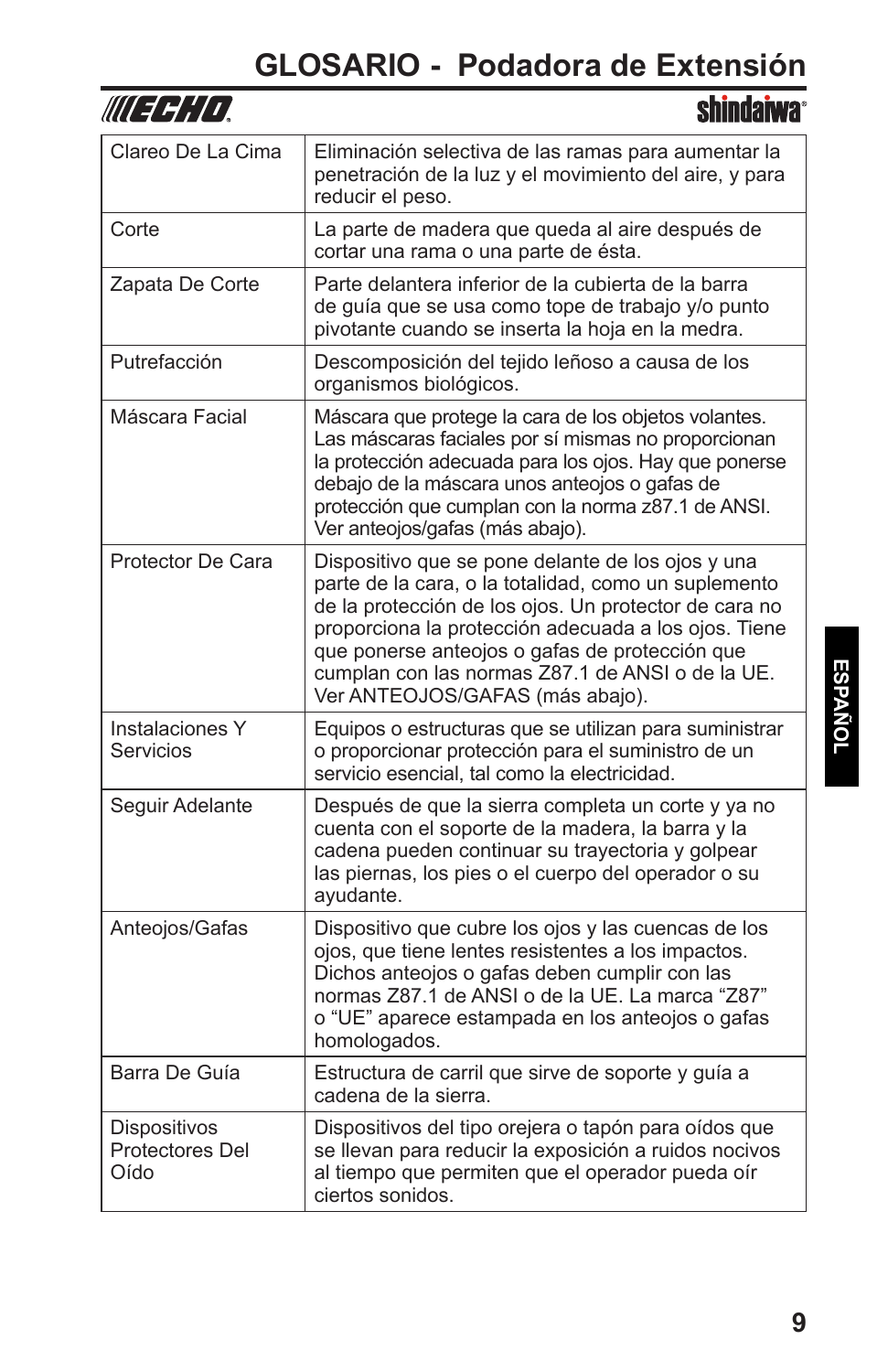| WLEEH LD           | <b>shindaiwa</b>                                                                                                                                                                                                                                                                                                                                                                                                                                                             |
|--------------------|------------------------------------------------------------------------------------------------------------------------------------------------------------------------------------------------------------------------------------------------------------------------------------------------------------------------------------------------------------------------------------------------------------------------------------------------------------------------------|
| Pértiga Aislante   | Pértiga aislada y no conductora que usan las<br>compañías eléctricas para mover cables del tendido<br>eléctrico con corriente cuando se caen. El material de<br>limpieza designado con "pértiga aislante" cuenta con<br>la certificación para limpiar herramientas dieléctricas.                                                                                                                                                                                             |
| Atascamiento       | Restricción del movimiento de la cadena u hoja<br>de la sierra mientras que el motor está en marcha<br>debido a una carga de corte excesiva o presión al<br>tiempo que el corte se cierra contra la barra de guía<br>y la cadena de la sierra. Esto puede ocurrir al tratar<br>de cortar ramas o tallos aplicando una velocidad de<br>alimentación excesiva a las hojas.                                                                                                     |
| Contragolpe        | Describe dos reacciones altamente peligrosas que<br>pueden ocurrir. Cuando se use solo en este manual,<br>el término "contragolpe" se refiere al contragolpe<br>rotacional. Un contragolpe puede producirse si la<br>punta sin protección de la barra de guía toca un<br>objeto o la tierra.                                                                                                                                                                                 |
|                    | Contragolpe Rotacional - Una reacción violenta<br>puede producirse cuando la cadena de la sierra<br>en la parte superior de la punta se detiene de<br>repente o se impide su movimiento y, de este<br>modo, impulsa peligrosamente la punta de la barra<br>de guía describiendo un arco ascendente hacia el<br>operador.                                                                                                                                                     |
|                    | • Contragolpe Lineal - Reacción de empuje, que<br>puede producirse bajo ciertas condiciones cuando<br>se entierra la barra de guía en un corte y éste se<br>cierra, oprimiendo la cadena de la sierra a lo largo<br>de los carriles superiores e impulsando la sierra<br>hacia atrás en línea recta en dirección al operador.                                                                                                                                                |
| Puntero            | Tallo vertical dominante, normalmente el tronco<br>principal. Puede haber varios punteros en un árbol.                                                                                                                                                                                                                                                                                                                                                                       |
| Rama Principal     | Rama más grande y prominente que las normales.                                                                                                                                                                                                                                                                                                                                                                                                                               |
| Obstrucción        | Impedir, bloquear, cerrar, o estar en la trayectoria de<br>algo; impedir o retardar un efecto o forma deseados.                                                                                                                                                                                                                                                                                                                                                              |
| Rama O Tallo Madre | Tronco del árbol; o rama principal grande de la que<br>nacen otras ramas laterales.                                                                                                                                                                                                                                                                                                                                                                                          |
| Oprimir            | Específicamente el cierre de la madera con presiones<br>que detienen la cadena de la sierra en los carriles<br>superiores de la barra de guía durante un corte. Esto<br>puede hacer que la sierra salga propulsada en línea<br>recta hacia atrás en dirección al operador (lo que se<br>llama contragolpe lineal). La presión puede ocurrir<br>también en los carriles inferiores de la barra de guía,<br>haciendo que la sierra salga despedida alejándose<br>del operador. |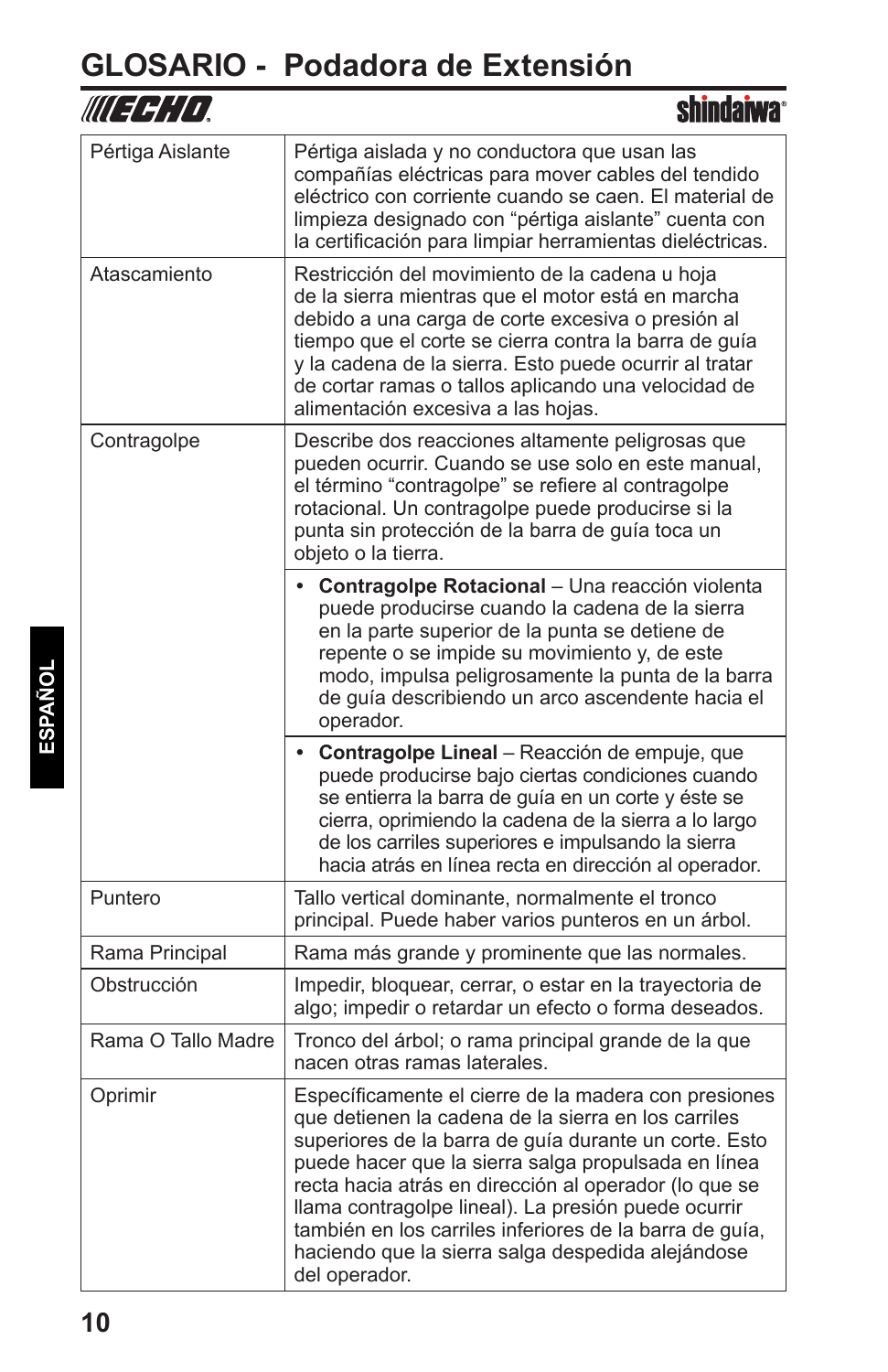| WIEHHTT                                        | <b>shindaiwa</b> ®                                                                                                                                                                                                                                                                                                                                                                                                                                                                    |
|------------------------------------------------|---------------------------------------------------------------------------------------------------------------------------------------------------------------------------------------------------------------------------------------------------------------------------------------------------------------------------------------------------------------------------------------------------------------------------------------------------------------------------------------|
| Precorte O Precortar                           | Proceso de dos pasos para quitar una rama antes de<br>hacer el corte final con el fin de evitar las escisiones<br>o que se desgarre la corteza llegando hasta el tallo<br>madre. La rama se corta primero por debajo y luego<br>por la parte superior antes del corte final.                                                                                                                                                                                                          |
| Podar                                          | Quitar partes de una planta.                                                                                                                                                                                                                                                                                                                                                                                                                                                          |
| Hoja De Cortar De<br>Vaivén                    | Hoja en movimiento que cambia alternativamente de<br>dirección en un eje de corte lineal.                                                                                                                                                                                                                                                                                                                                                                                             |
| Cadena De Sierra<br>De Contragolpe<br>Reducido | Cadena de sierra que se ha comprobado que reduce<br>el contragolpe en algunos modelos durante las<br>pruebas ANSI.                                                                                                                                                                                                                                                                                                                                                                    |
| Estuche                                        | Funda que se usa para cubrir la cadena de la sierra<br>y la barra de guía durante el transporte y cuando la<br>podadera no se usa.                                                                                                                                                                                                                                                                                                                                                    |
| Patinazo                                       | Cuando la barra de guía y la cadena u hoja de la<br>sierra no logran penetrar durante un corte, la barra<br>de guía u hoja puede saltar o patinar peligrosamente<br>a lo largo de la superficie de la rama, dando<br>posiblemente como resultado la pérdida de control<br>de la podadera. Para impedir o reducir los patinazos,<br>sujete debidamente la podadera con las dos manos y<br>asegúrese de que la cadena u hoja de la sierra haya<br>establecido una muesca para el corte. |
| Varas Elásticas                                | Preste atención a las varas elásticas y no se acerque<br>a las mismas durante el corte. Una vara elástica puede<br>saltar repentinamente cuando se corta o cuando se<br>corta la madera que la sujeta. Una vara elástica puede<br>golpearle o desviar la sierra hacia su cuerpo.                                                                                                                                                                                                      |
| Muñón                                          | Parte corta de una rama que queda después de<br>romperse o de hacer un corte de poda incorrecto.                                                                                                                                                                                                                                                                                                                                                                                      |
| Fisura De Tensión                              | Daño estructural en la hoja o la caja como resultado<br>de un atascamiento en el corte, de usar la barra<br>de guía /hoja como una palanca, o al dejar caer la<br>unidad o usarla indebidamente.                                                                                                                                                                                                                                                                                      |
| Función Terminal                               | Rama que asume la posición vertical dominante en la<br>copa de un árbol.                                                                                                                                                                                                                                                                                                                                                                                                              |
| Clareo                                         | Eliminación de una rama o ramas en su punto de<br>origen o recortar una rama o ramas.                                                                                                                                                                                                                                                                                                                                                                                                 |
| Herida De Corte De<br>Un Árbol                 | Abertura que se crea siempre que se penetra, corta o<br>quita la corteza protectora de un árbol. Al podar una<br>rama viva se crea una herida, aunque se haya hecho<br>el corte debidamente.                                                                                                                                                                                                                                                                                          |
| Empresa De<br>Servicios                        | Entidad que suministra un servicio público tal como<br>los servicios de electricidad o comunicaciones.                                                                                                                                                                                                                                                                                                                                                                                |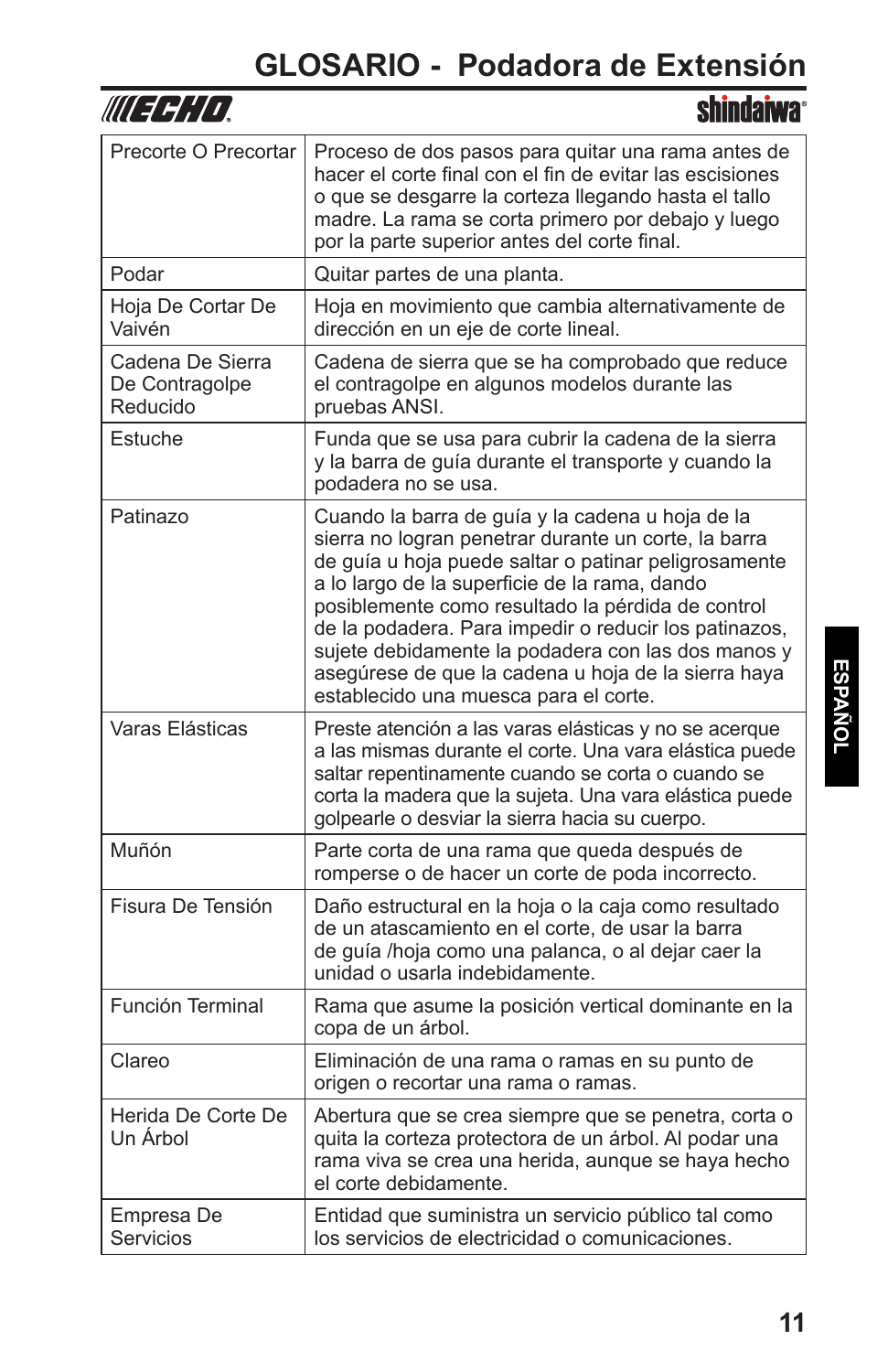$\overline{\phantom{a}}$ 

| UU 3 4 ; [ I ]                                                                               |                                                                                                                                                                                                                                                                                                                                                                                                                                                                                                                                                                                                                              |
|----------------------------------------------------------------------------------------------|------------------------------------------------------------------------------------------------------------------------------------------------------------------------------------------------------------------------------------------------------------------------------------------------------------------------------------------------------------------------------------------------------------------------------------------------------------------------------------------------------------------------------------------------------------------------------------------------------------------------------|
| Espacio De La<br>Empresa De<br>Servicios                                                     | El área física ocupada por las instalaciones de la<br>empresa de servicios y el espacio adicional que se<br>requiere para asegurar su operación.                                                                                                                                                                                                                                                                                                                                                                                                                                                                             |
| Empujar Y Jalar                                                                              | Cuando el corte se hace a lo largo de los carriles<br>inferiores de la barra de guía, la reacción sobre la<br>sierra es de jalar y apartarse del operador. Cuando<br>se usa la barra de guía superior, la reacción es de<br>empujar la sierra hacia el operador. Ambas son<br>reacciones normales que deben ser controladas por<br>el operador.                                                                                                                                                                                                                                                                              |
| Podador De Árboles<br>Cualificado Para<br>Establecer El<br>Espacio Libre Hasta<br>Las Líneas | Trabajador que a través de una capacitación<br>relacionada con los árboles y con la experiencia<br>adquirida sobre el terreno está familiarizado con<br>las técnicas de establecimiento del espacio libre<br>hasta las líneas y ha demostrado su capacidad en<br>la realización de las técnicas especiales que ellos<br>implica. Esta persona cualificada puede estar, o no,<br>trabajando en estos momentos para un contratista<br>dedicado a establecer el espacio libre hasta las<br>líneas.                                                                                                                              |
| Trabajador,<br>Persona O Personal<br>Cualificado En<br><b>Árboles</b>                        | Persona(o personas) que, por medio de una<br>capacitación relacionada y de la experiencia sobre<br>el terreno, están familiarizadas con los peligros de<br>podar, recortar, reparar, mantener o quitar árboles y<br>con los equipos que se utilizan en tales operaciones,<br>y han demostrado la capacidad en la realización de<br>las técnicas especiales que ello implica.                                                                                                                                                                                                                                                 |
| Razones Para<br>Podar                                                                        | Entre las razones para podar los árboles destacan<br>se incluyen, aunque sin limitarse a las mismas:<br>reducir peligros, mantener o mejorar la salud y<br>estructura del árbol, mejorar la estética o satisfacer<br>necesidades especiales, tales como quitar ramas<br>enfermas, muertas, que se estén muriendo, podridas,<br>que interfieran o que obstruyan; moldear árboles<br>jóvenes; y el espacio libre hasta las líneas del tendido<br>eléctrico. Antes de podar, es necesario definir el<br>objetivo principal. Dicho objetivo deberá alcanzarse<br>de la forma que sea más beneficiosa para la salud<br>del árbol. |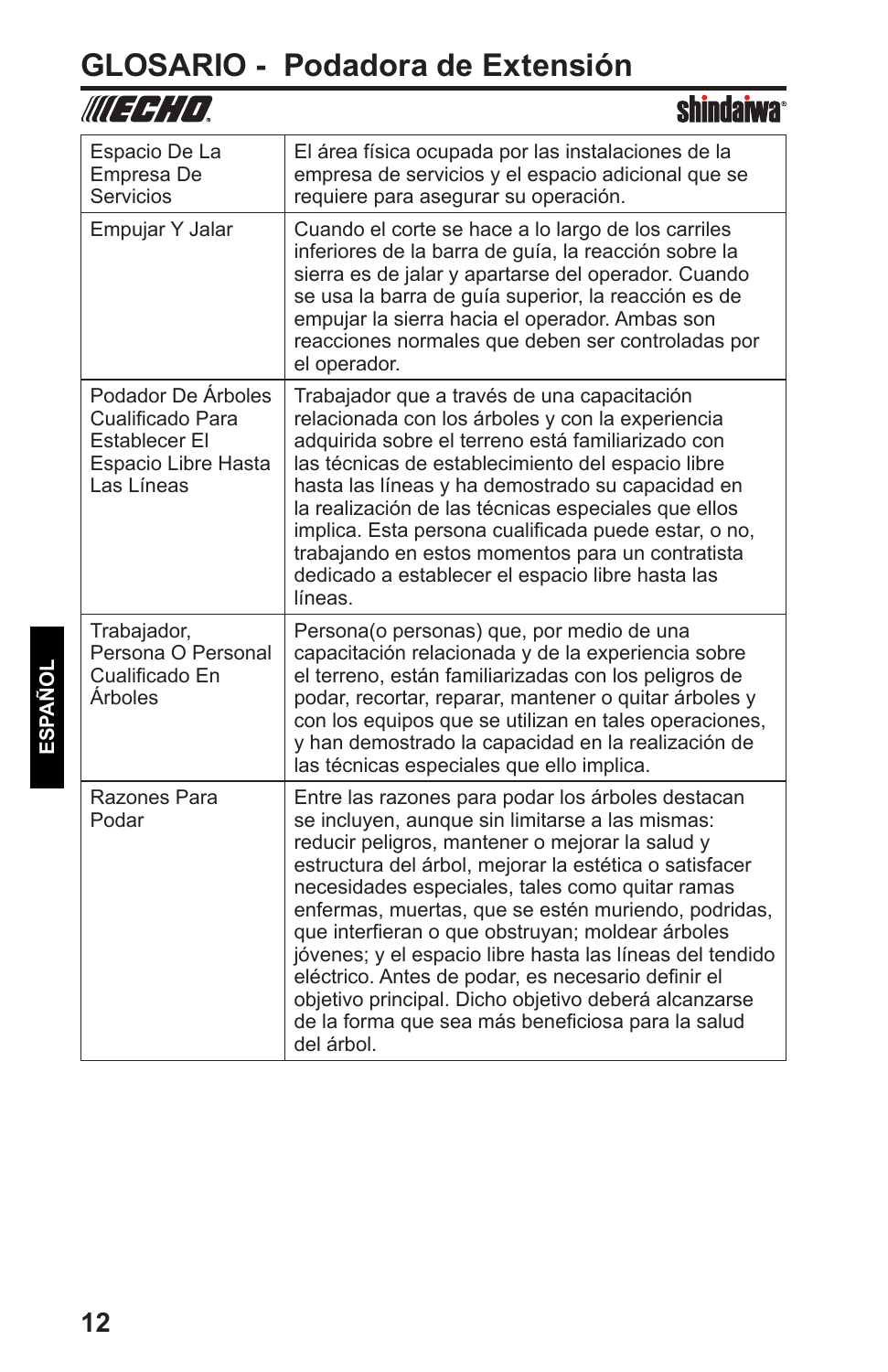| WUEFH'LD,                                                                  | <b>shindaiwa</b> ®                                                                                                                                                                                                                              |  |
|----------------------------------------------------------------------------|-------------------------------------------------------------------------------------------------------------------------------------------------------------------------------------------------------------------------------------------------|--|
| Outil                                                                      | Bloc moteur, poignées, tête de coupe et perche.                                                                                                                                                                                                 |  |
| Termes se rapportant aux unités avec moteurs électriques et a<br>carburant |                                                                                                                                                                                                                                                 |  |
| Levier De Starter                                                          | Commande du moteur fixée au carburateur<br>permettant d'enrichir le mélange de carburant pour<br>le démarrage à froid. Voir le manuel d'utilisation pour<br>plus de détails sur la position et l'utilisation correctes<br>du levier de starter. |  |
| Embrayage                                                                  | Mécanisme de transmission de la rotation du moteur<br>à l'arbre moteur actionnant la tête de coupe.                                                                                                                                             |  |
| Matériau<br>Diélectrique                                                   | Matériau réduisant les risques de choc électrique<br>ou d'électrocution par contact accidentel en cours<br>d'utilisation en empêchant le passage du courant<br>électrique entre l'outil et l'opérateur.                                         |  |
| Calibre                                                                    | Terme utilisé pour décrire la taille des fils électriques<br>de prolongateurs utilisés avec les modèles<br>électriques, en fonction de leur longueur.                                                                                           |  |
| <b>GFCI</b>                                                                | Disjoncteur de fuite à la terre. Système de coupure<br>de circuit assurant la protection contre les chocs<br>électriques.                                                                                                                       |  |
| Commutateur<br>D'allumage/Arrêt                                            | Commutateur électrique permettant de lancer le moteur,<br>de le faire tourner et de l'arrêter. Voir les procédures de<br>démarrage et d'arrêt dans le manuel d'utilisation.                                                                     |  |
| Gâchette Des Gaz                                                           | Dispositif de commande d'alimentation en air et<br>carburant des moteurs à essence afin de contrôler<br>leur régime. Consulter le manuel d'utilisation pour une<br>description illustrée.                                                       |  |
| Levier De<br>Verrouillage De La<br>Manette Des Gaz                         | Levier situé au-dessus de la poignée d'accélérateur sur<br>lequel l'opérateur doit appuyer pour pouvoir actionner<br>la gâchette. Lorsque l'opérateur relâche ce levier, la<br>gâchette des gaz se verrouille en position de ralenti.           |  |
| Commutateur<br>Marche/Arrêt                                                | Commutateur électrique permettant mettre le moteur<br>en marche et de l'arrêter. Voir les procédures de<br>démarrage et d'arrêt dans le manuel d'utilisation.                                                                                   |  |
| Décélérer                                                                  | Relâcher de la gâchette des gaz pour ralentir le<br>régime moteur (tr/min).                                                                                                                                                                     |  |
| Accélérer                                                                  | Appuyer sur la gâchette des gaz pour augmenter le<br>régime moteur.                                                                                                                                                                             |  |
| <b>Termes Généraux</b>                                                     |                                                                                                                                                                                                                                                 |  |
| <b>ANSI Z87.1</b>                                                          | Norme pour les dispositifs de protection oculaire<br>établie par l'American National Standards Institute.                                                                                                                                       |  |
| <b>Ballistique</b>                                                         | Terme décrivant un matériau utilisé dans les<br>dispositifs de protection pour réduire la pénétration de<br>la chaîne de scie.                                                                                                                  |  |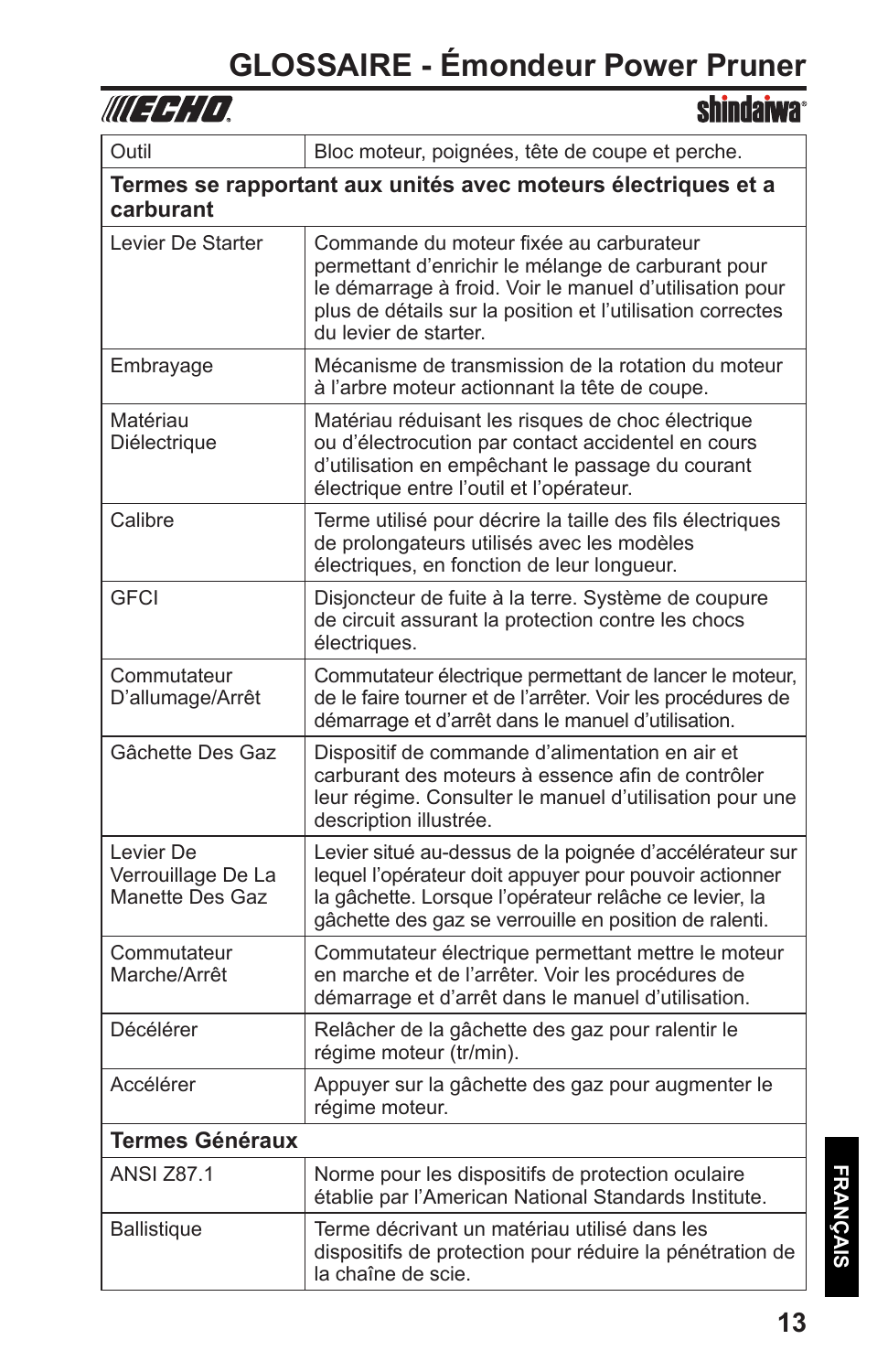| WUEBHD.                          | <b>shindaiwa</b> ®                                                                                                                                     |
|----------------------------------|--------------------------------------------------------------------------------------------------------------------------------------------------------|
| Coincement                       | Fermeture ou resserrement du bois sur la lame,<br>risquant de la bloquer. Le coincement inclut le<br>pincement.                                        |
| <b>Branche</b>                   | Pousse ou branche secondaire issue de l'un des axes<br>principaux d'un arbre ou d'une plante arborescente.                                             |
| <b>Coller De Branche</b>         | Tissu du tronc se formant à la base d'une branche.                                                                                                     |
| Débroussaillage                  | Couper ou éliminer la végétation dans la zone de<br>coupe ou sur le chemin d'échappement.                                                              |
| Tronçonnage                      | En général, les coupes transversales d'une branche<br>ou d'un arbre abattu. Le tronçonnage peut s'effectuer<br>en coupant par le dessus ou le dessous. |
| Tendeur De Chaîne                | Dispositif permettant de régler avec précision la<br>tension de la chaîne.                                                                             |
| Jambières                        | Protection spéciale pour les jambes pouvant réduire<br>les risques de blessures par contact avec une chaîne<br>de scie en rotation.                    |
| Starter                          | Commande du moteur utilisée pour enrichir le<br>mélange de carburant pour le démarrage à froid.                                                        |
| Défricher                        | Éliminer la végétation et les arbustes d'un endroit.                                                                                                   |
| Emplêtrer                        | Procédé consistant à couvrir une entaille ou autre<br>blessure d'un arbre.                                                                             |
| Fourche                          | Angle formé à la jointure d'une branche sur une autre<br>branche, une flèche ou un tronc.                                                              |
| Houppier                         | Partie d'un arbre comprise entre la branche la plus<br>basse et la cime.                                                                               |
| Nettoyage Du<br>Houppier         | Élimination des branches mortes, sèches, superflues<br>ou faibles du houppier de l'arbre.                                                              |
| Réduction Du<br>Houppier         | Réduction du haut des côtés ou de partie du houppier<br>par coupe de la flèche ou de la partie la plus longue<br>d'une branche.                        |
| Désépaississement<br>Du Houppier | Coupe de certaines branches pour accroître la<br>pénétration de la lumière, favoriser la circulation d'air<br>et réduire le poids.                     |
| Coupe                            | Partie du bois exposée suite à l'élimination d'une<br>branche ou d'une partie de branche.                                                              |
| Sabot De Coupe                   | Partie inférieure avant du carter de la barre guide<br>utilisée comme butée et/ou point de pivotement lors<br>de la coupe.                             |
| Pourriture                       | Détérioration du bois causée par des organismes<br>biologiques.                                                                                        |
| Installation                     | Équipement ou structure utilisé pour fournir ou<br>protéger un service essentiel tel que l'électricité.                                                |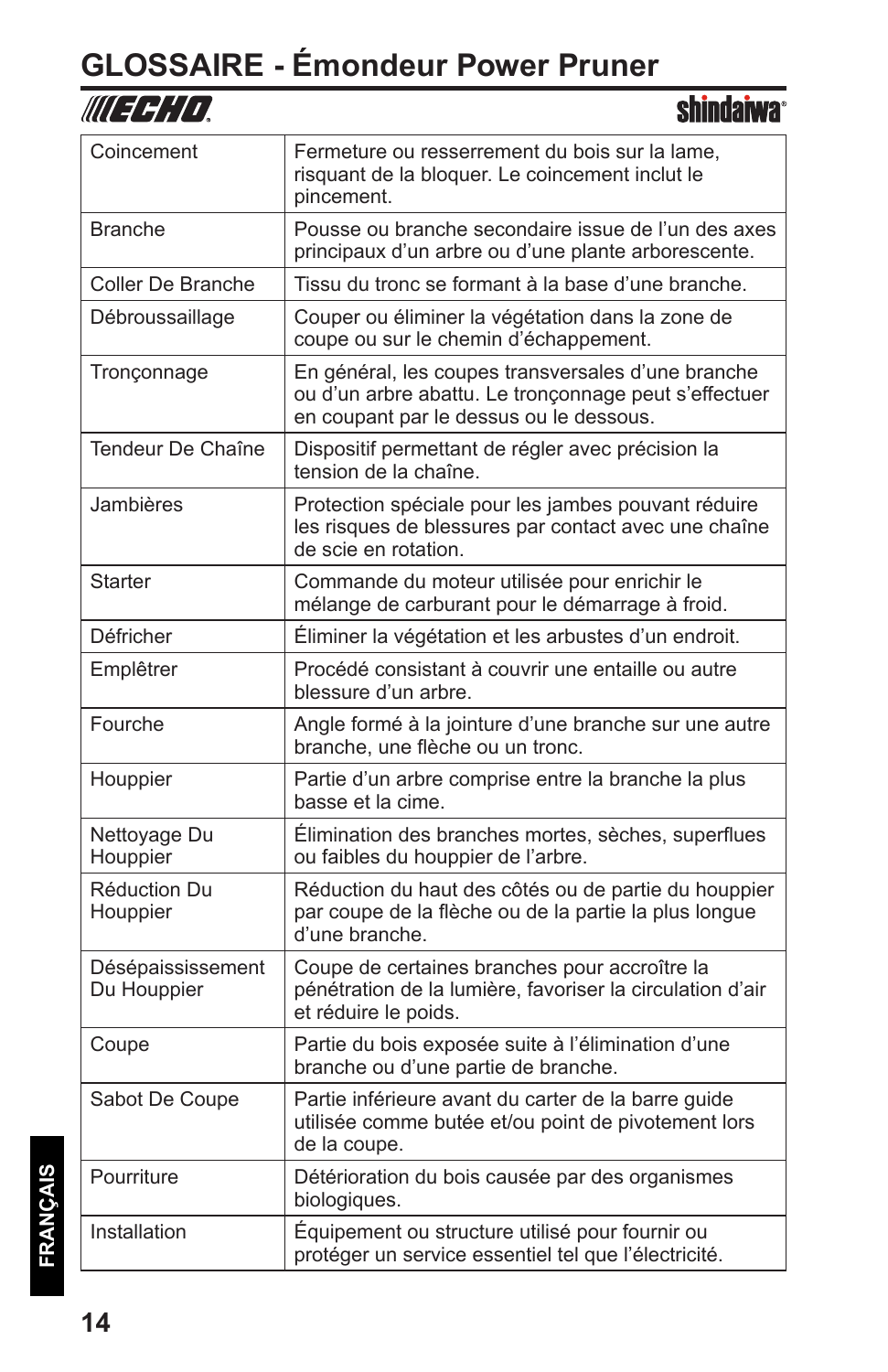| WU 39:11                   | shindaiwa                                                                                                                                                                                                                                                                                                                                                              |
|----------------------------|------------------------------------------------------------------------------------------------------------------------------------------------------------------------------------------------------------------------------------------------------------------------------------------------------------------------------------------------------------------------|
| Masque Facial              | Masque protégeant le visage des chutes d'objets.<br>Un masque facial ne constitue pas une protection<br>adéquate pour les yeux. Des lunettes de sécurité<br>conformes à la norme ANSI Z87.1 doivent être<br>portées sous le masque facial. Voir LUNETTES DE<br>SÉCURITÉ (ci-dessous).                                                                                  |
| Écran Facial               | Dispositif couvrant les yeux ainsi qu'une partie ou<br>la totalité du visage, porté en supplément d'une<br>protection oculaire. Un écran facial seul n'offre pas<br>une protection suffisante pour les yeux. Des lunettes<br>de sécurité conformes à la norme ANSI Z87.1 ou<br>CE doivent être portées sous l'écran facial. Voir<br>LUNETTES DE SÉCURITÉ (ci-dessous). |
| Suivi                      | Une fois que la scie a effectué la coupe et n'est plus<br>supportée par le poids, la barre et la chaîne peuvent<br>poursuivre leur trajectoire et heurter les jambes, les<br>pieds ou le corps de l'opérateur ou d'un aide.                                                                                                                                            |
| Lunettes De<br>Sécurité    | Lunette couvrant les yeux et les orbites, dotées de<br>verres résistants aux impacts. Ces lunettes doivent<br>être conformes à la norme ANSI Z87.1 ou CE. Le<br>sigle «Z87» ou «CE» est estampillé sur les lunettes<br>approuvées.                                                                                                                                     |
| <b>Barre Guide</b>         | Pièce de support et de guidage de la chaîne de scie.                                                                                                                                                                                                                                                                                                                   |
| <b>Protection Auditive</b> | Dispositif de type écouteurs ou bouchons destiné<br>à réduire l'exposition aux bruits dangereux tout en<br>permettant à l'opérateur d'entendre certains sons.                                                                                                                                                                                                          |
| Perche<br>Vivitechnique    | Perche non conductrice utilisée par les compagnies<br>d'électricité pour manipuler les lignes électriques<br>aériennes sous tension tombées au sol. Les produits<br>de nettoyage marqués «vivitechnique» sont certifiés<br>pour le nettoyage des outils diélectriques.                                                                                                 |
| <b>Blocage</b>             | Arrêt ou ralentissement de la chaîne ou lame de scie<br>pendant lorsque le moteur tourne, causé par une<br>charge de coupe excessive ou le pincement de la<br>scie dans une entaille. Ce problème peut se produire<br>si l'on essaie de couper des branches ou des tiges à<br>trop grande vitesse.                                                                     |
| Flèche                     | Tige verticale dominante, généralement le tronc. Un<br>arbre peut présenter plusieurs flèches.                                                                                                                                                                                                                                                                         |
| <b>Branche Maîtresse</b>   | Branche plus grosse et plus proéminente que les<br>autres.                                                                                                                                                                                                                                                                                                             |
| Faire Obstacle             | Empêcher, bloquer, barrer ou se mettre dans le<br>chemin de quelque chose. Empêcher ou retarder un<br>effet ou une forme désirée.                                                                                                                                                                                                                                      |
| Branche Ou Tige<br>Parente | Le tronc de l'arbre ou une grosse tige sur laquelle<br>poussent des branches latérales.                                                                                                                                                                                                                                                                                |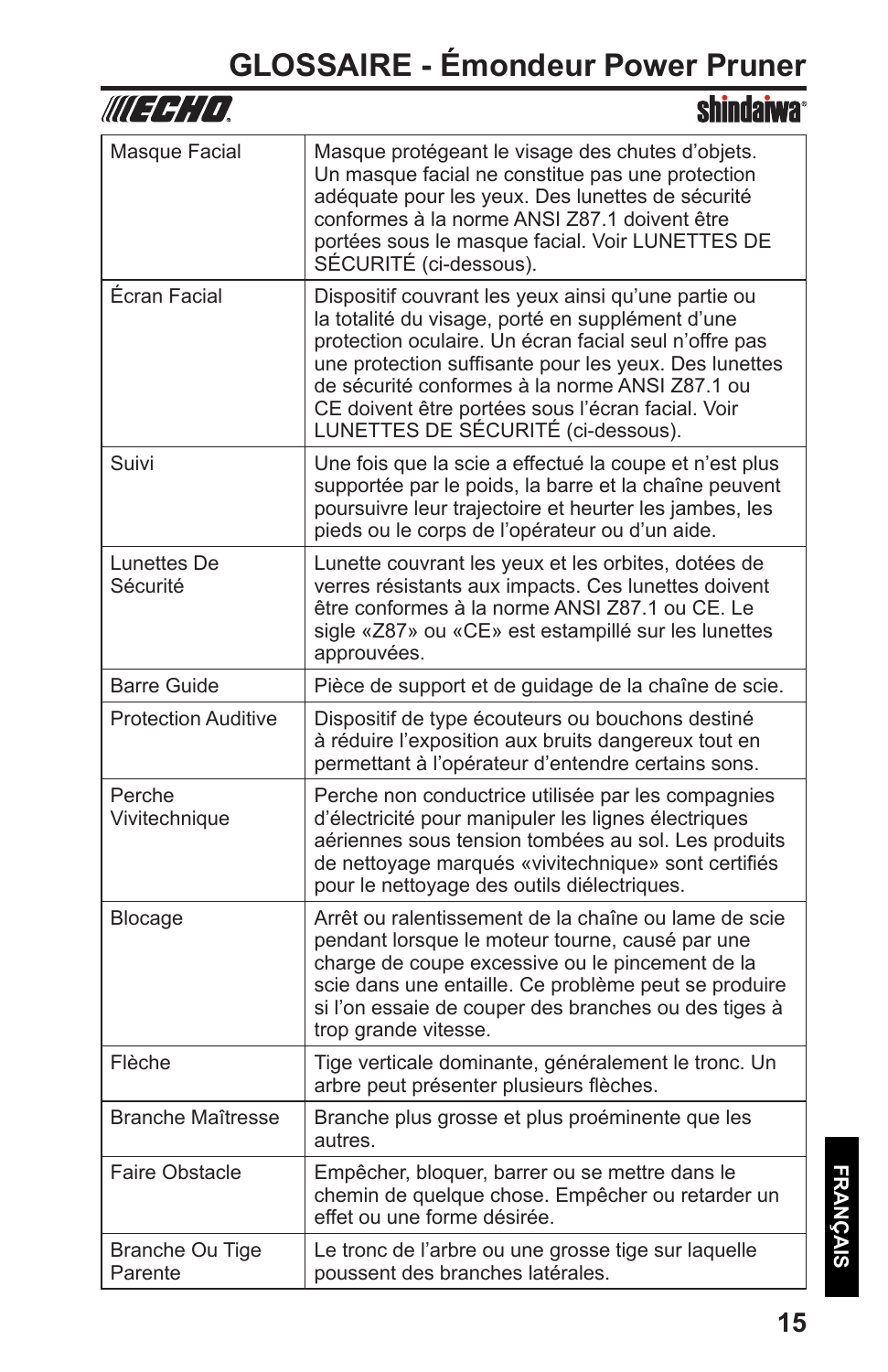| III I H¦[1]                     |                                                                                                                                                                                                                                                                                                                                                          |
|---------------------------------|----------------------------------------------------------------------------------------------------------------------------------------------------------------------------------------------------------------------------------------------------------------------------------------------------------------------------------------------------------|
| Rebond                          | Ce terme décrit deux réactions extrêmement<br>dangereuses susceptibles de se produire. Lorsqu'il<br>est utilisé seul dans ce manuel, le terme «rebond»<br>se réfère à un rebond rotatif. Il peut se produire si la<br>pointe de la barre guide non protégée touche un objet<br>ou le sol.                                                                |
|                                 | <b>.REBOND ROTATIF</b> - Réaction brutale se produisant<br>lorsque la chaîne de scie de la partie supérieure<br>de la pointe de la barre est soudainement stoppée<br>ou bloquée, ce qui propulse la barre vers le haut et<br>l'arrière, en direction de l'opérateur.                                                                                     |
|                                 | <b>·REBOND LINÉAIRE</b> - Réaction de poussée pouvant<br>se produire dans certaines conditions si la barre guide<br>se trouve insérée dans une entaille qui se referme,<br>pinçant la chaîne sur le rail supérieur de la barre,<br>propulsant l'outil droit en direction de l'opérateur.                                                                 |
| Pincement                       | Nommément, fermeture du bois sur la chaîne, la<br>pinçant et la bloquant sur le haut de la barre guide<br>pendant la coupe. Ceci risque de projeter violemment<br>la scie en direction de l'opérateur (rebond linéaire). Le<br>pincement peut également se produire sur le bas de<br>la barre. La scie est alors tirée à l'écart de l'opérateur.         |
| Précoupe Ou<br>Précoupage       | Processus en deux étapes consistant à éliminer<br>une branche avant la coupe finale afin d'éviter une<br>cassure ou d'entamer l'écorce de la tige parente. La<br>branche est entaillée par le dessous, avant d'effectuer<br>la coupe finale.                                                                                                             |
| Élagage                         | Élimination de parties de la plante.                                                                                                                                                                                                                                                                                                                     |
| Lame À Action<br>Réciproque     | Lame mobile à mouvement de va et vient sur un axe<br>linéaire.                                                                                                                                                                                                                                                                                           |
| Chaîne À Réduction<br>De Rebond | Chaîne de coupe ayant démontré réduire le rebond sur<br>certains modèles de scie au cours de tests ANSI.                                                                                                                                                                                                                                                 |
| Fourreau                        | Étui couvrant la chaîne et la barre guide pendant le<br>transport et lorsque la scie n'est pas utilisée.                                                                                                                                                                                                                                                 |
| Ripage                          | Lorsque la scie n'entame pas le bois, la chaîne<br>ou la lame risque de rebondir ou de déraper<br>dangereusement sur la branche, ce qui peut faire<br>perdre le contrôle de l'outil. Pour empêcher ou<br>réduire le ripage, tenir l'élagueuse correctement à<br>deux mains et s'assurer que la chaîne ou la lame a<br>pratiqué une entame pour la coupe. |
| Plaie                           | Ouverture créée lorsque l'écorce protectrice d'un<br>arbre est perforée, coupée ou enlevée. La coupe<br>d'une branche vive crée une plaie, même si elle est<br>effectuée correctement.                                                                                                                                                                   |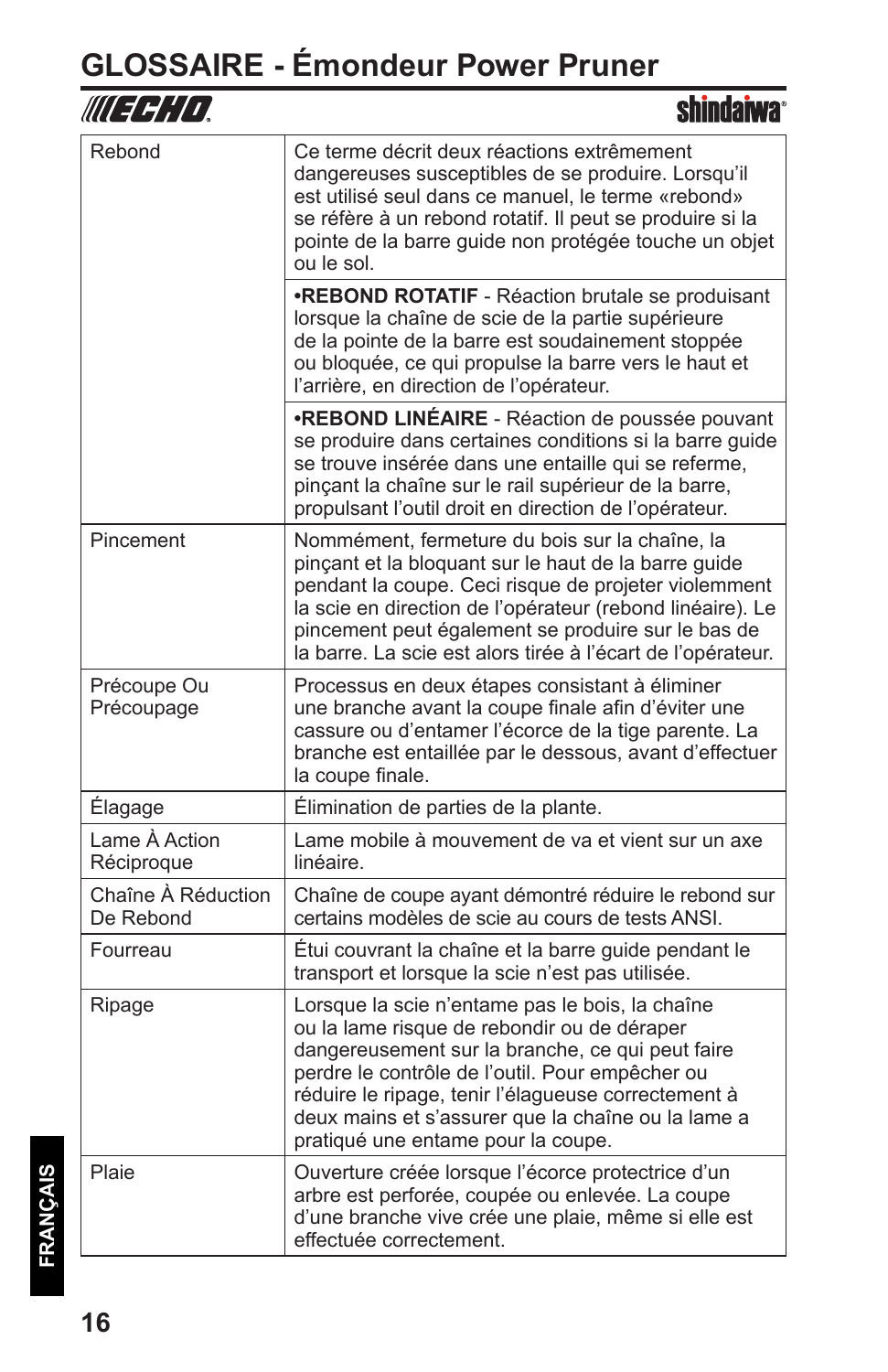| WUEFHIO                                                                              | shindaiwa®                                                                                                                                                                                                                                                                                                                                                                                                                                                                                                                                                                       |
|--------------------------------------------------------------------------------------|----------------------------------------------------------------------------------------------------------------------------------------------------------------------------------------------------------------------------------------------------------------------------------------------------------------------------------------------------------------------------------------------------------------------------------------------------------------------------------------------------------------------------------------------------------------------------------|
| <b>Branches Élastiques</b>                                                           | Faire attention aux branches élastiques et s'en tenir<br>à l'écart pendant la coupe. Une branche élastique<br>peut fouetter soudainement pendant la coupe ou<br>lorsqu'une branche qui la retient est coupée. Une<br>branche élastique peut fouetter l'opérateur ou rabattre<br>la scie contre son corps.                                                                                                                                                                                                                                                                        |
| Moignon                                                                              | Court morceau de branche indésirable restant après<br>une cassure ou une coupe incorrecte.                                                                                                                                                                                                                                                                                                                                                                                                                                                                                       |
| Fracture De Fatigue                                                                  | Dommage structurel de la lame ou du carter résultant<br>du blocage dans une entaille, de l'utilisation de la<br>barre/lame comme levier, d'une chute de l'outil ou<br>d'un usage abusif.                                                                                                                                                                                                                                                                                                                                                                                         |
| Cîme                                                                                 | Branche assumant la position verticale dominante au<br>sommet d'un arbre.                                                                                                                                                                                                                                                                                                                                                                                                                                                                                                        |
| Désépaississement                                                                    | Coupe au point d'origine ou raccourcissement d'une<br>ou plusieurs branches.                                                                                                                                                                                                                                                                                                                                                                                                                                                                                                     |
| Service Public                                                                       | Entreprise fournissant un service tel que l'électricité<br>ou les communications.                                                                                                                                                                                                                                                                                                                                                                                                                                                                                                |
| <b>Espace Service</b><br>Public                                                      | Espace physique occupé par une installation de service<br>public, plus l'espace nécessaire à son fonctionnement.                                                                                                                                                                                                                                                                                                                                                                                                                                                                 |
| Poussée Et Tirage                                                                    | Lorsque la coupe est effectuée avec le bas de la barre<br>guide, la scie est tirée à l'écart de l'opérateur. Lorsque<br>le haut de la barre est utilisé pour la coupe, la scie est<br>poussée en direction de l'opérateur. Ces deux réactions<br>sont normales et doivent être contrôlées par l'opérateur.                                                                                                                                                                                                                                                                       |
| Élagueur<br>Qualifié Pour Le<br>Dégagement Des<br>Lignes                             | Ouvrier arboricole familiarisé avec les techniques<br>par formation et expérience sur le terrain et ayant<br>fait preuve de ses aptitudes en ce qui concerne<br>les techniques spéciales requises. Cette personne<br>peut ou non être actuellement employée par une<br>entreprise de dégagement de lignes.                                                                                                                                                                                                                                                                       |
| Ouvrier, Personne<br>Ou Personnel<br>Qualifié Pour Les<br><b>Travaux Arboricoles</b> | Personnes qui, par formation ou expérience sur le<br>terrain, sont familiarisées avec les dangers présentés<br>par l'élagage, la taille, l'entretien ou l'abattage<br>d'arbres et les équipements utilisés pour ces<br>opérations, ayant démontré leurs aptitudes en ce qui<br>concerne les techniques spéciales requises.                                                                                                                                                                                                                                                       |
| Raisons Pour<br>Elaguer                                                              | Les raisons pour élaguer peuvent, entre autre, inclure<br>la réduction de dangers, l'entretien ou l'amélioration<br>de la santé et de la structure d'un arbre, l'amélioration<br>esthétique ou la satisfaction de besoins tels que :<br>l'élimination des branches mortes, malades, pourries,<br>gênantes ou dangereuses ; la mise en forme de<br>jeunes arbres et le dégagement des lignes de services<br>publics. L'objectif primaire doit être établi avant de<br>commencer l'élagage. L'élagage doit être effectué de la<br>manière la plus favorable à la santé de l'arbre. |